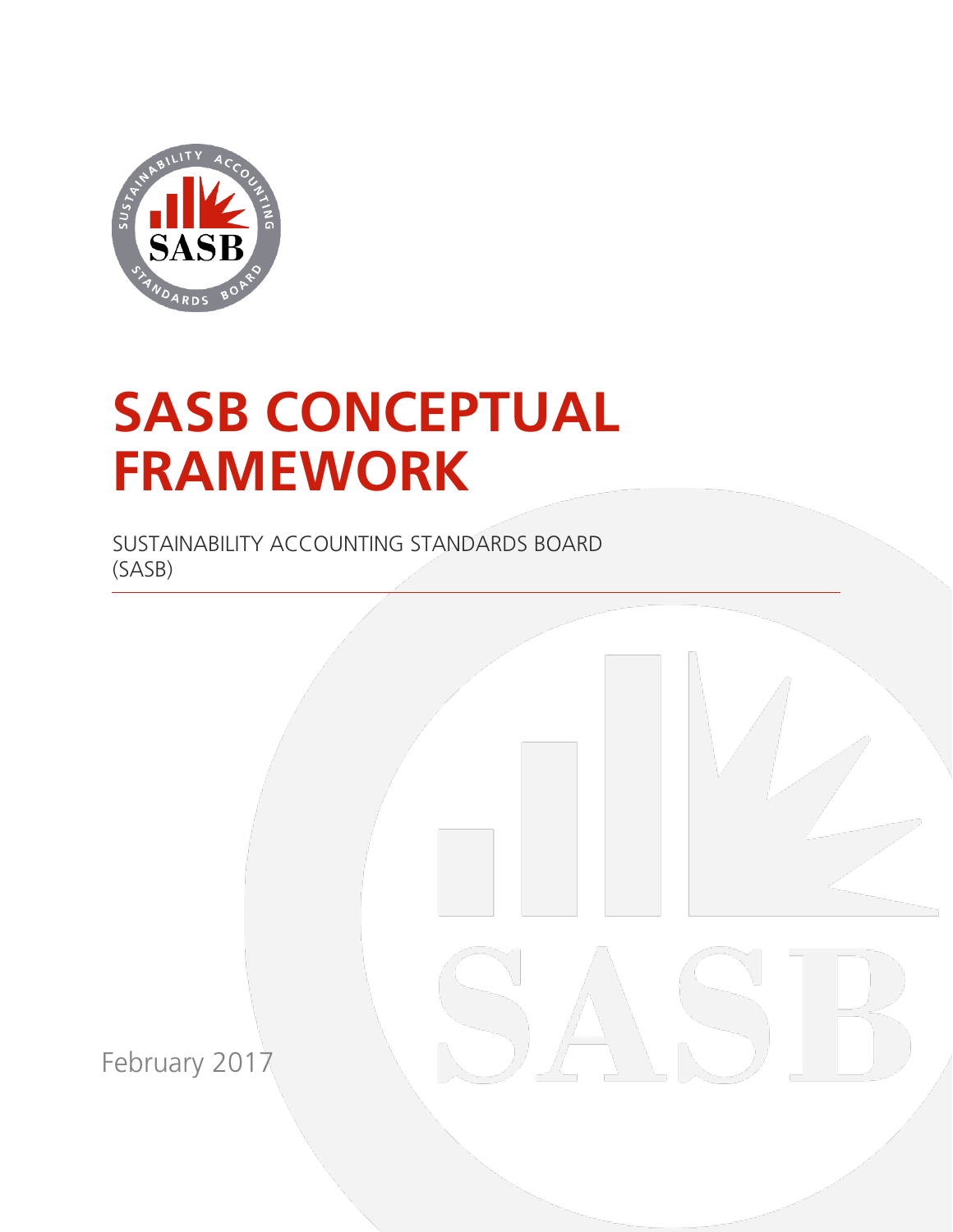# **Contents**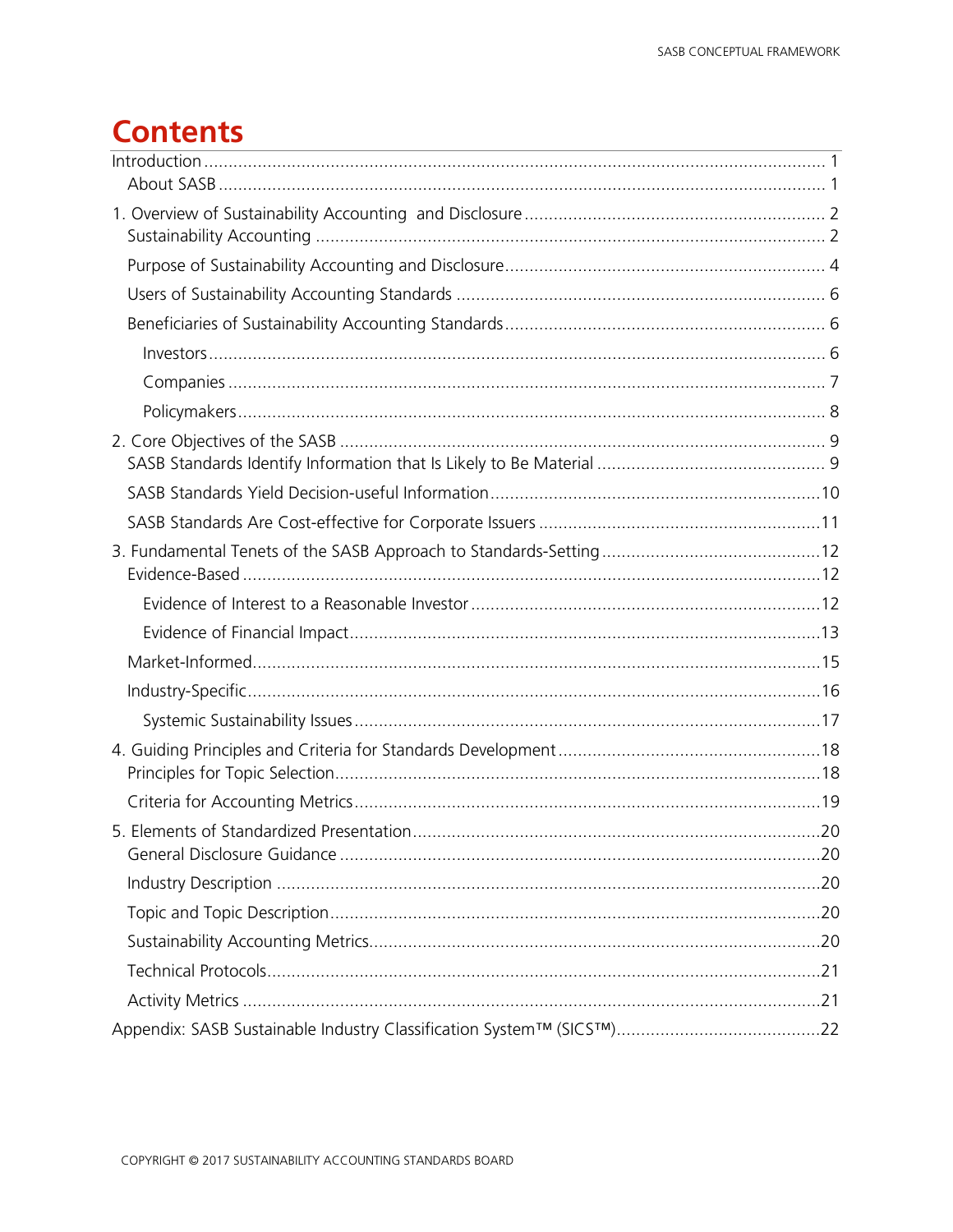# <span id="page-2-0"></span>**Introduction**

This Conceptual Framework sets out the basic concepts, principles, definitions, and objectives that guide the appointed technical Sustainability Accounting Standards Board members (hereafter "the SASB") in its approach to setting standards for sustainability accounting. A companion document, the *SASB Rules of Procedure*, is focused on the governance processes and practices for standards setting. Together, these documents provide direction for the SASB and its work.

Section 1 of this document presents an overview of sustainability accounting, describing its objectives and audience. The remainder of the document is organized around the following framework, which illustrates how the various concepts contained herein relate to and build upon one another in the course of the SASB's standards-setting work.



# *Figure 1: The SASB Framework*

# <span id="page-2-1"></span>**ABOUT SASB**

The Sustainability Accounting Standards Board (SASB) is an independent 501(c)(3) nonprofit organization. SASB's mission is to develop and disseminate sustainability accounting standards that help public corporations disclose material, decision-useful information to investors. That mission is accomplished through a rigorous process that includes evidence-based research and balanced stakeholder participation. SASB standards are designed for voluntary use in disclosures required by existing U.S. regulation in filings with the Securities and Exchange Commission (SEC), such as Forms 10-K and 20-F.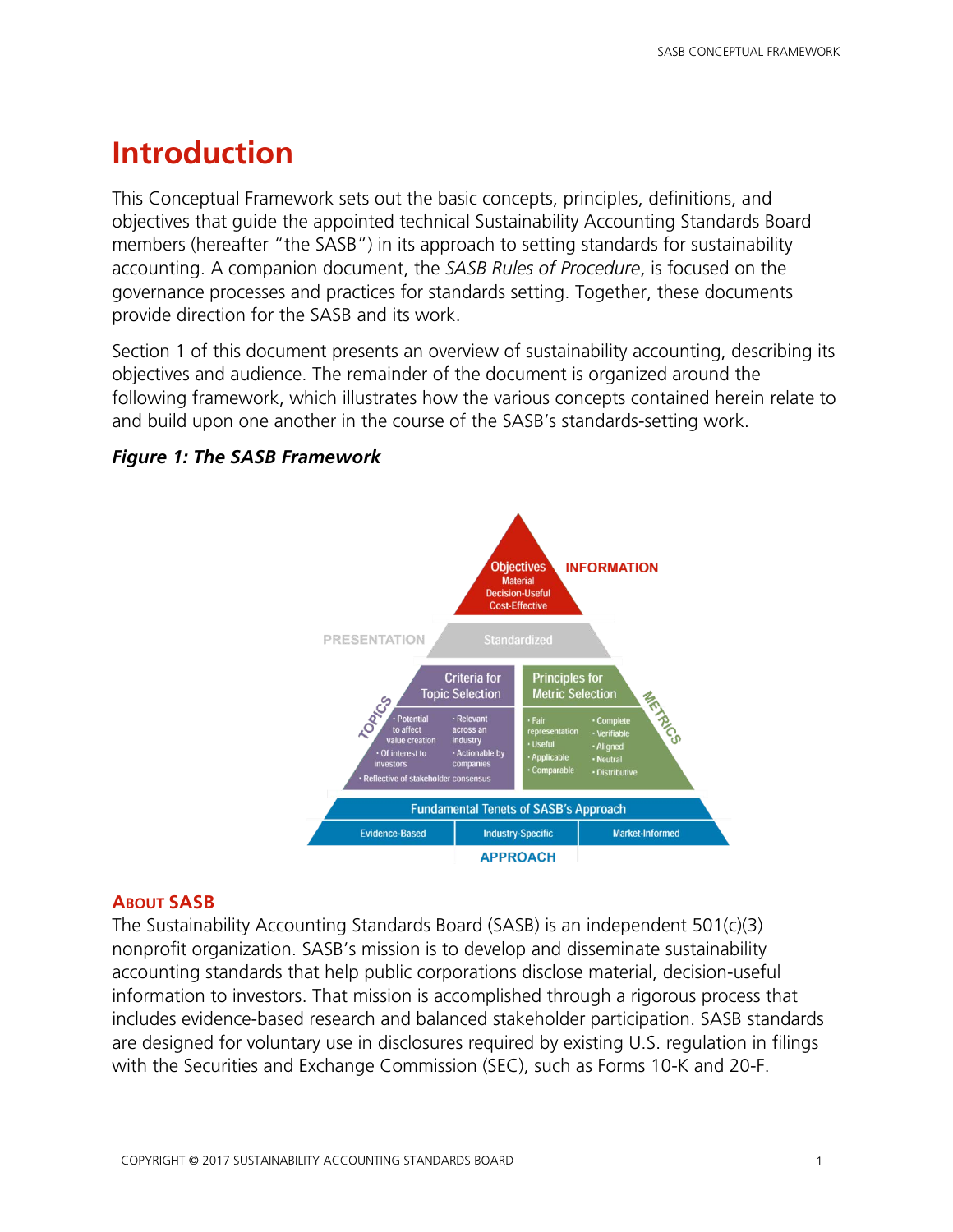# <span id="page-3-0"></span>**1. Overview of Sustainability Accounting and Disclosure**

In developing the first set of sustainability accounting standards for the U.S. capital markets, SASB addresses a set of fundamental questions:

- **•** What is sustainability accounting?
- **What is the purpose of sustainability accounting?**
- How does it differ from financial accounting?
- **Who is its intended audience?**
- **How will it be used?**

# <span id="page-3-1"></span>**SUSTAINABILITY ACCOUNTING**

The concept of sustainability or sustainable development is defined in the Brundtland Report (*Our Common Future*) as "development that meets the needs of the present without compromising the ability of future generations to meet their own needs."<sup>[1](#page-3-2)</sup>

For the purposes of SASB standards, sustainability refers to *corporate activities that maintain or enhance the ability of the company to create value over the long term*. Sustainability accounting refers to the measurement, management, and reporting of such corporate activities.

Sustainability accounting reflects the management of a corporation's environmental and social impacts arising from production of goods and services, as well as its management of the environmental and social capitals necessary to create long-term value. It also includes the impacts that sustainability challenges have on innovation, business models, and corporate governance and vice versa.

Therefore, SASB's sustainability topics are organized under five broad sustainability dimensions:

- **1. Environment.** This dimension includes corporate impacts on the environment, either through the use of nonrenewable, natural resources as inputs to the factors of production (e.g., water, minerals, ecosystems, and biodiversity) or through harmful releases into the environment (such as air, land, and water) that may negatively affect natural resources and result in impacts to the company's financial condition or operating performance.
- **2. Social Capital.** This dimension relates to the perceived role of business in society, or the expectation that a business will contribute to society in return for a social license

<span id="page-3-2"></span> $\overline{a}$ <sup>1</sup> United Nations World Commission on Environment and Development, *Our Common Future* (Oxford: Oxford University Press, 1987), p. 43.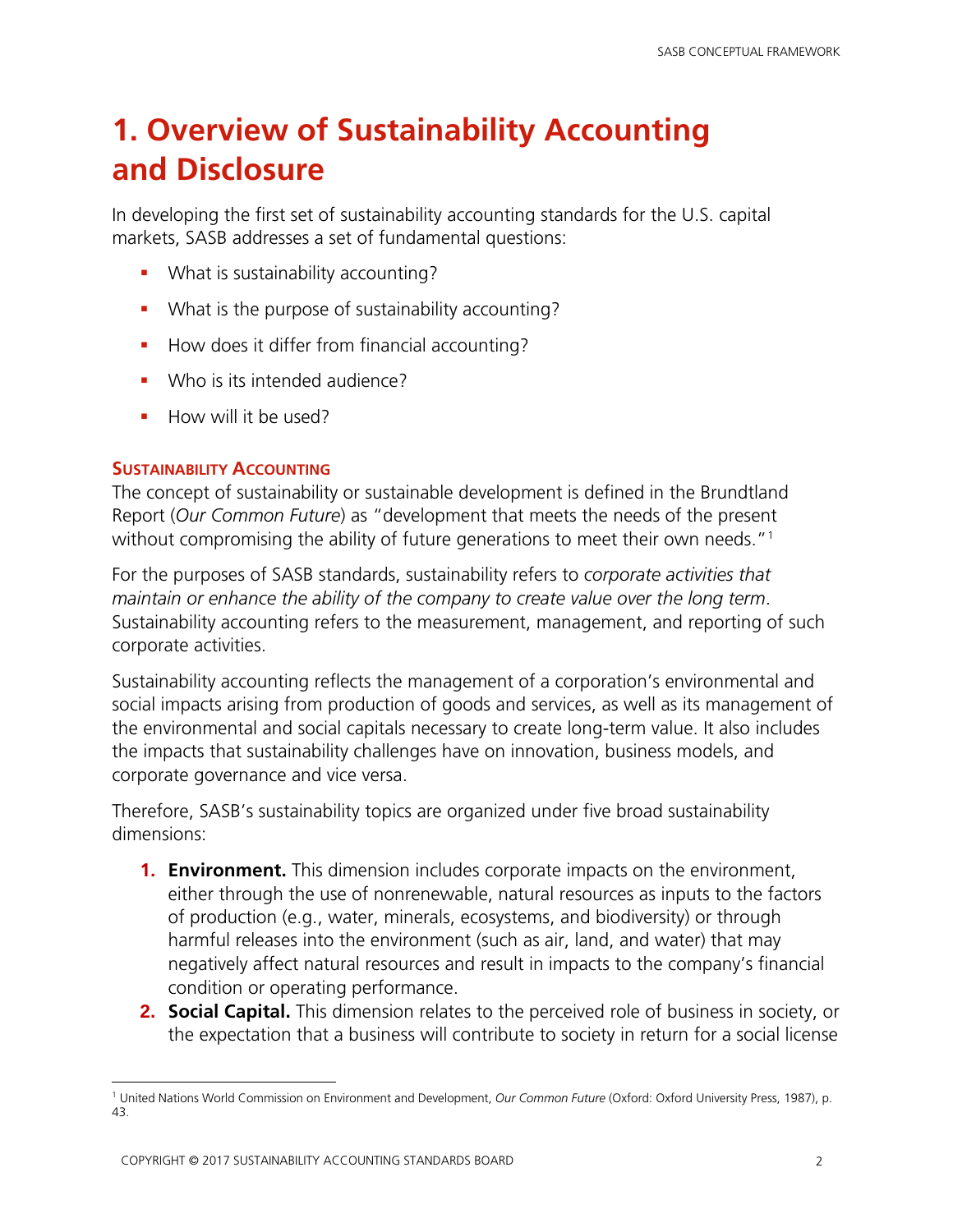to operate. It addresses the management of relationships with key outside parties, such as customers, local communities, the public, and the government. It includes issues related to human rights, protection of vulnerable groups, local economic development, access to and quality of products and services, affordability, responsible business practices in marketing, and customer privacy.

- **3. Human Capital.** This dimension addresses the management of a company's human resources (employees and individual contractors) as key assets to delivering longterm value. It includes issues that affect the productivity of employees, such as employee engagement, diversity, and incentives and compensation, as well as the attraction and retention of employees in highly competitive or constrained markets for specific talent, skills, or education. It also addresses working conditions and the management of labor relations in industries that rely on economies of scale and compete on the price of products and services, and in industries with legacy pension liabilities. Finally, it includes the management of the health and safety of employees and the ability to create a safety culture for companies that operate in dangerous working environments.
- **4. Business Model and Innovation.** This dimension addresses the impact of sustainability issues on innovation and business models. It addresses the integration of environmental, human, and social issues in a company's value-creation process, including resource recovery and other innovations in the production process; as well as in product innovation, including efficiency and responsibility in the design, use phase, and disposal of products. It also includes management of environmental and social impacts on tangible and financial assets—either a company's own or those that it manages as the fiduciary for others.
- **5. Leadership and Governance.** This dimension involves the management of issues that are inherent to the business model or common practice in the industry and that are in potential conflict with the interest of broader stakeholder groups (e.g., government, community, customers, and employees), and therefore create a potential liability or, worse, a limitation or removal of a license to operate. This includes regulatory compliance, and regulatory and political influence. It also includes risk management, safety management, supply-chain and materials sourcing, conflicts of interest, anticompetitive behavior, and corruption and bribery.

In developing its provisional standards, the SASB identified sustainability topics from an initial set of 30 broadly relevant sustainability issues (see Figure 2) organized under these five sustainability dimensions.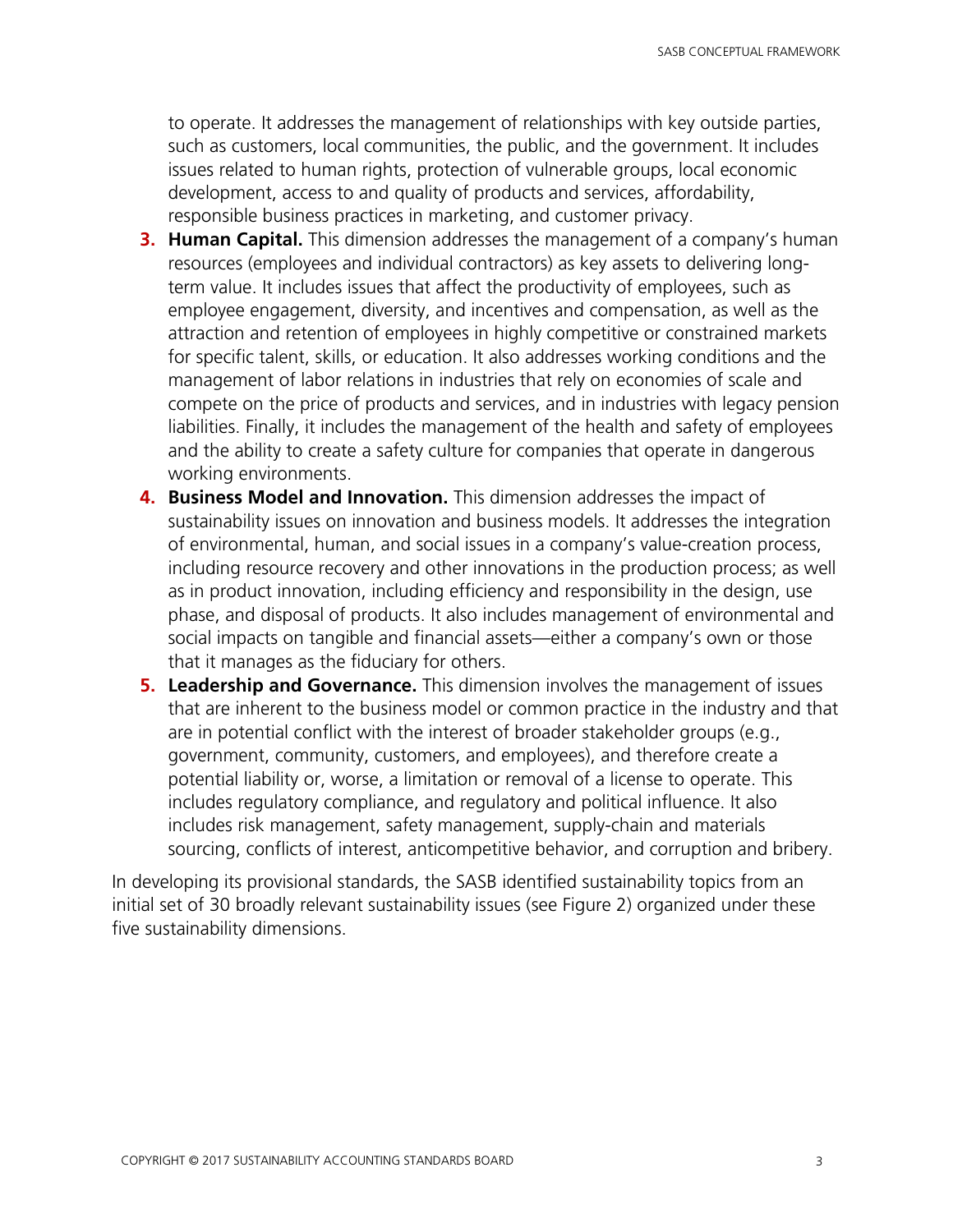### *Figure 2: SASB Universe of Sustainability Issues*

#### **Environment**

- GHG emissions
- Air quality
- Energy management
- Fuel management
- Water and wastewater management
- Waste and hazardous materials management
- Biodiversity impacts

#### **Social capital**

- Human rights and community relations
- Access and affordability
- Customer welfare
- Data security and customer privacy
- Fair disclosure and labeling
- Fair marketing and advertising

#### **Human capital**

- Labor relations
- Fair labor practices
- Diversity and inclusion
- Employee health, safety, and wellbeing
- Compensation and benefits
- Recruitment, development, and retention

#### **Business model and**

#### **innovation**

- Lifecycle impacts of products and services
- Environmental and social impacts on assets and operations
- Product packaging
- Product quality and safety

#### **Leadership and governance**

- Systemic risk management • Accident and safety management
- Business ethics and transparency of payments
- Competitive behavior
- Regulatory capture and political influence
- Materials sourcing
- Supply chain management



Although the "universe" of sustainability issues served as a starting point for the SASB's provisional standards setting, this extensive list was refined through a series of steps designed to identify those issues reasonably likely to have material impacts on companies in an industry. Because each of these issues tends to have a different impact or consequence depending on the context in which it arises, sustainable corporate activities will vary from one industry to another, meaning each industry has its own unique sustainability profile. The disclosure topics included in SASB's industry-specific provisional standards are therefore a sub-set of this universe of sustainability issues, tailored to the industry's specific context.

#### <span id="page-5-0"></span>**PURPOSE OF SUSTAINABILITY ACCOUNTING AND DISCLOSURE**

Market value typically differs from book value, in part, because traditional financial statements do not necessarily capture all of the factors that contribute to a company's long-term ability to create value. Much of this "value gap" is attributable to, or can be significantly impaired by the management or mismanagement of, environmental, social, and human capitals as well as corporate governance. Therefore, corporate reporting must extend beyond financial statements to facilitate the measurement and reporting of sustainability information that will enhance a decision maker's understanding of all material risks and opportunities. Like financial accounting, sustainability accounting has both confirmatory and predictive value, so it can be used to evaluate past performance and be used for future planning and decision support. As a complement to financial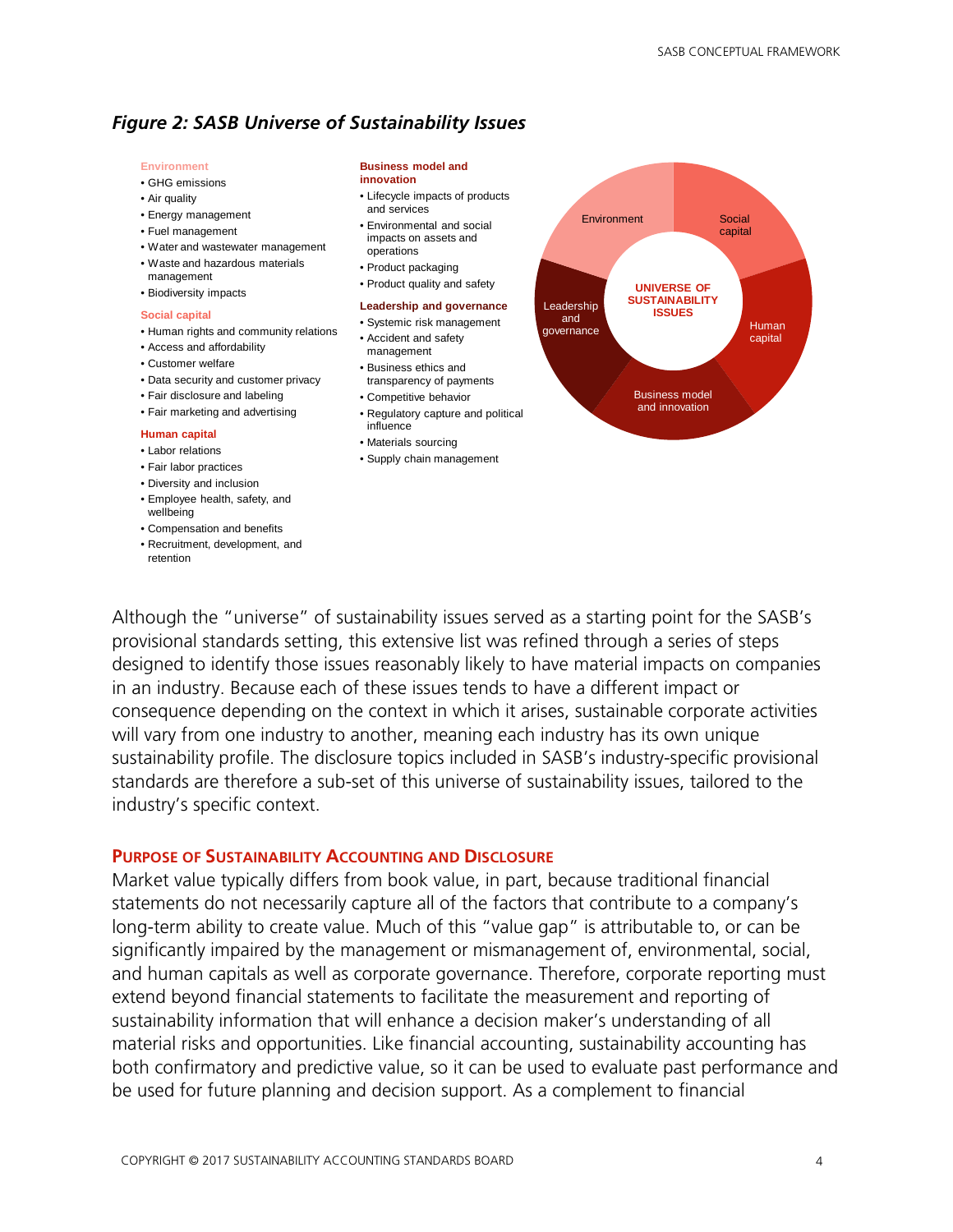accounting, it helps provide a more complete view of a corporation's performance on material factors likely to affect its ability to create long-term value.

Financial accounting addresses some elements of sustainability performance. However, financial accounting is intended, for the most part, to reflect an entity's current financial condition and financial performance. Assessing the financial impact of sustainability issues is inherently limited by the absence of proper valuation techniques and/or adequate market pricing. While environmental, human, and social capitals can be understood conceptually as economic assets and liabilities, the lack of comparable data makes accounting for these sustainability factors challenging—a deficiency SASB standards are built to address.

Therefore, the SASB's approach to sustainability accounting consists of defining operational metrics on material, industry-specific sustainability topics likely to affect current or future financial value. Like financial accounting information, sustainability accounting information captures past and current performance, and can also be forward-looking to the extent that it helps management describe known trends, events, and uncertainties<sup>[2](#page-6-0)</sup> that may reveal an actual or potential impact on the financial condition or operating performance of a reporting entity. SASB metrics—both qualitative and quantitative— will thus be of interest to investors and creditors, thereby helping to communicate and to more completely represent company performance.

Thus, sustainability accounting facilitates a more complete understanding of the fundamentals of a reporting entity. For example, impacts associated with sustainabilityrelated "known trends" may result from:

- **Management of critical capitals necessary for production of goods or services;**
- Uulnerability to depletion or misuse of these capitals;
- **Exposure to new or existing regulation or changing societal norms;**
- **Scenario-planning regarding alternative resources or business models;**
- Risks associated with mismanagement of certain environmental, social, or governance issues; and
- Opportunities associated with global or industry sustainability challenges.

SASB believes that, over time, accounting for sustainability performance will give investors a more complete view of the outlook and ability of a corporation (and/or entire industry) to manage risks and sustain value creation. Also, through sustainability accounting, investors can better compare and distinguish companies based on their strategies and operations with respect to these issues.

<span id="page-6-0"></span> $\overline{a}$ <sup>2</sup> 17 C.F.R. §229.303 – Item 303, Management's discussion and analysis of financial condition and results of operations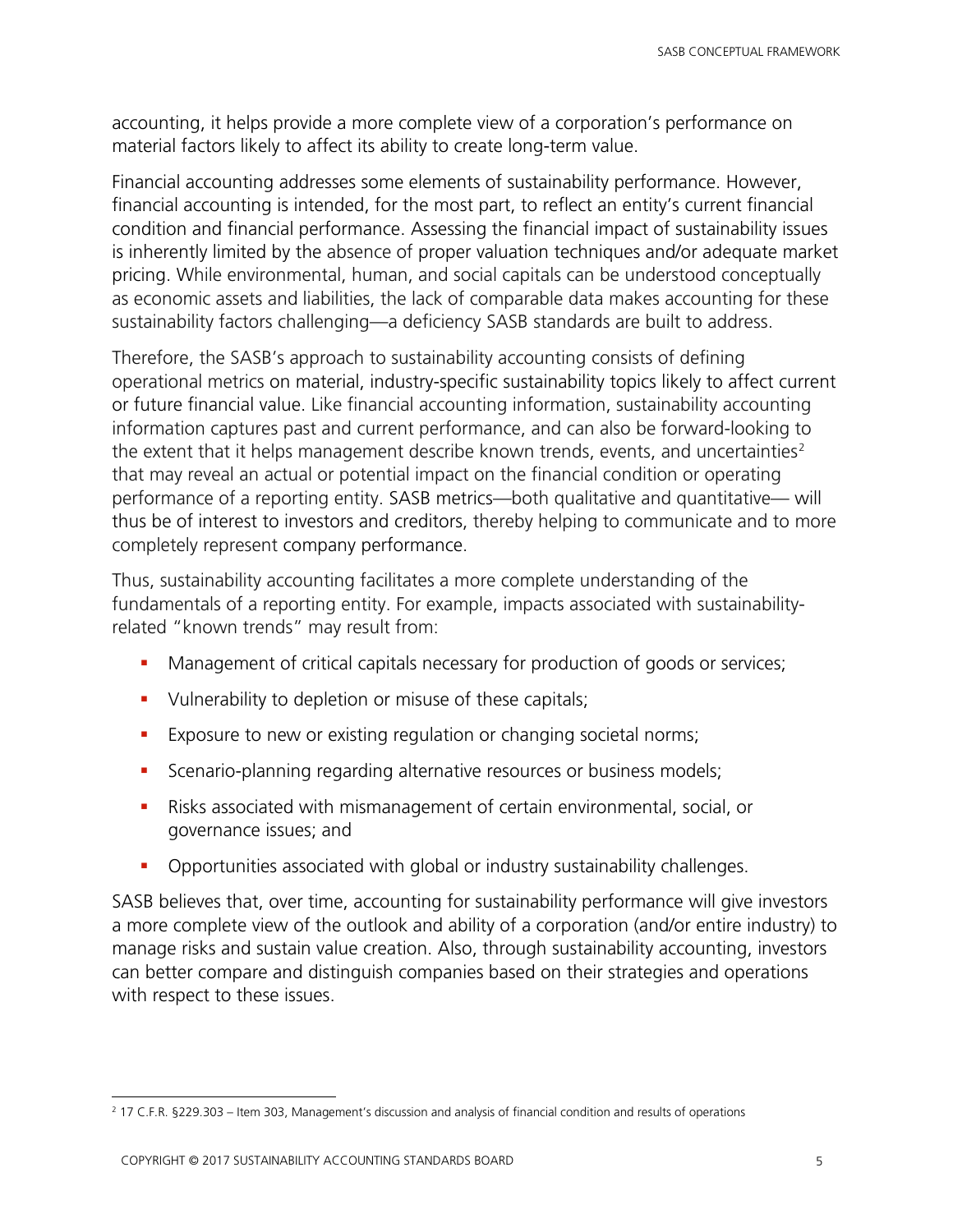#### <span id="page-7-0"></span>**USERS OF SUSTAINABILITY ACCOUNTING STANDARDS**

SASB standards are intended for voluntary use by public companies in making disclosures on material sustainability factors in Forms 10-K, 20-F, and 40-F as required by existing U.S. regulation. They are a market-driven response to the need for sustainability information that is decision-useful for investors and cost-effective for issuers.

SASB standards may also be applicable to the disclosure of material sustainability information by other types of organizations, including privately held corporations and foreign corporations publicly listed in other jurisdictions.

As one of its core principles, the SASB seeks to align its standards and metrics with existing frameworks and other reporting mechanisms and protocols, such as regulatory filings or industry-developed best practices.

Corporations have many important stakeholders and a variety of channels through which they may already be communicating some sustainability information, including websites, sustainability reports, voluntary industry reporting, government agencies, and corporate social responsibility reports. However, SASB standards are developed for use in statutory financial filings for the benefit of investors and others who rely on such filings.

#### <span id="page-7-1"></span>**BENEFICIARIES OF SUSTAINABILITY ACCOUNTING STANDARDS**

#### <span id="page-7-2"></span>**Investors**

 $\overline{a}$ 

U.S. securities laws seek to protect investors by requiring companies whose securities are registered with the SEC to provide annual and other periodic filings that are necessary for a "reasonable investor" to make informed investment decisions. (See the definition of "materiality" in Section 2). As changes occur in the broader economy, the information markets need to efficiently allocate capital may also change in ways that may require public companies to adjust their disclosures.<sup>[3](#page-7-3)</sup> SASB standards are intended to help issuers identify and more effectively disclose the information today's investors need to make informed decisions.

As of 2016, more than 1,600 organizations with \$62 trillion in assets under management were signatories to the Principles for Responsible Investment (PRI), indicating a commitment to incorporate sustainability issues into investment analysis and decisionmaking processes.[4](#page-7-4) Meanwhile, the Forum for Sustainable and Responsible Investment's 2016 report found that 20 percent of professionally managed assets in the U.S. include sustainability considerations in their investment mandates.<sup>[5](#page-7-5)</sup> However, achieving the objectives of the PRI or other desired sustainable investment goals is hindered by a lack of comparable, decision-useful data and information about these issues. Even when such

<sup>&</sup>lt;sup>3</sup> Business Roundtable, <u>"The Materiality Standard for Public Company Disclosure: Maintain What Works" (October 2015)</u>

<span id="page-7-4"></span><span id="page-7-3"></span><sup>4</sup> Principles for Responsible Investment website[, http://www.unpri.org,](http://www.unpri.org/) accessed Dec. 13, 2016

<span id="page-7-5"></span><sup>5</sup> The Forum for Sustainable and Responsible Investment, *2016 Report on Sustainable and Responsible Investing Trends* (November 14, 2016)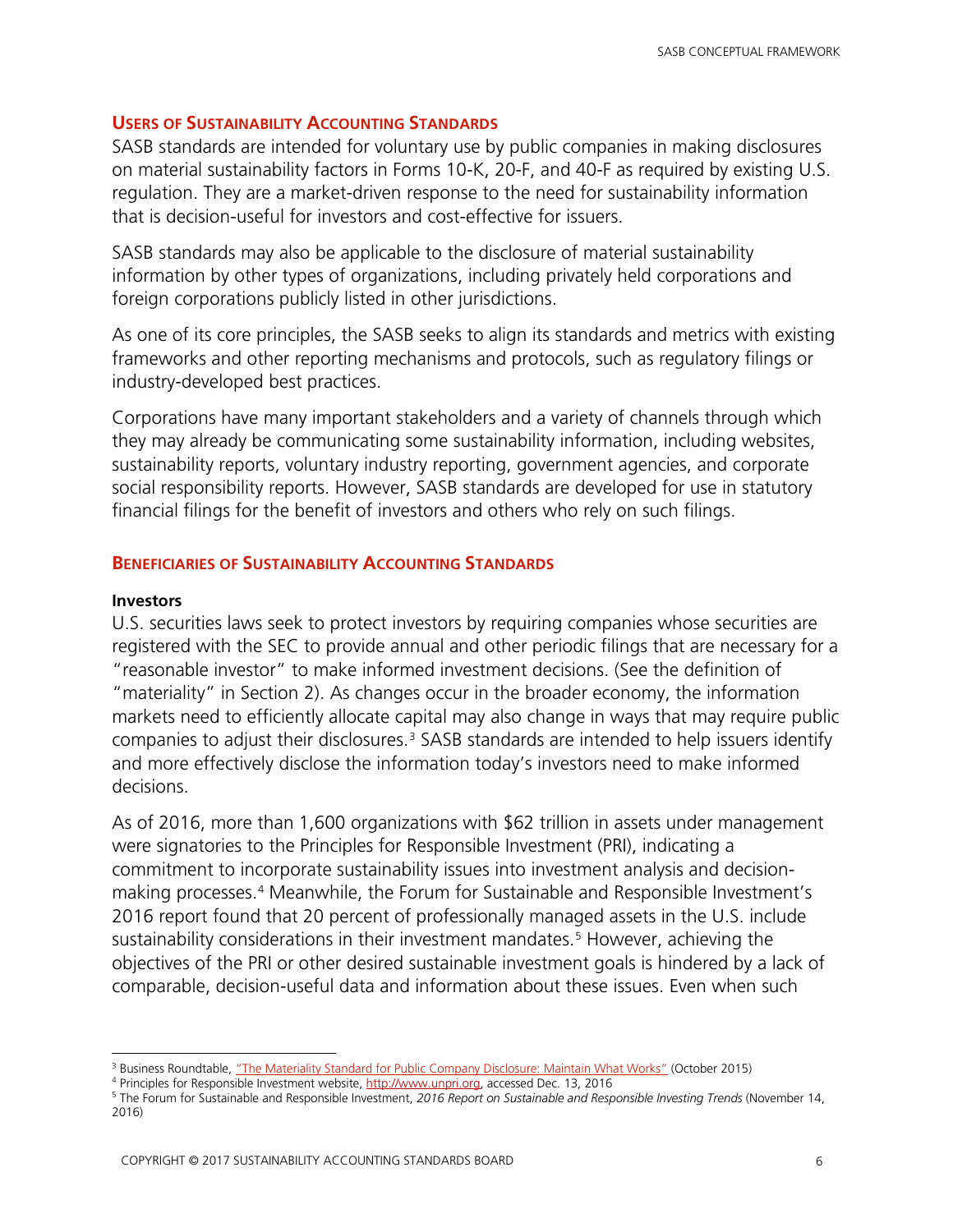information is available, culling it from current reports can require substantial time and expense for investors.

SASB's mission is to facilitate effective disclosure of material sustainability information in SEC filings so that investors have access to the sustainability information that is necessary to make informed investment decisions with reasonable effort and minimal expense.

SASB standards and other products are designed to support investors in their efforts to integrate sustainability information into core activities, such as the following:

- **Fundamental analysis:** The availability of sustainability fundamentals alongside financial fundamentals provides the data needed to adjust equity and debt valuation models, as well as evaluate management quality for individual securities selection.
- **Comparison and benchmarking:** The data that results from thousands of publicly traded companies disclosing standardized, industry-specific sustainability accounting metrics will enable investors to perform peer-to-peer comparisons on critical dimensions of sustainability performance and establish industry benchmarks against which issuers can be compared.
- **Portfolio management:** SASB standards identify sustainability topics that are reasonably likely to constitute material information for companies within a specific industry. SASB's Sustainable Industry Classification System™ (SICS™) groups industries with similar business models and sustainability impacts. Together, SICS™ and the industry-specific disclosure topics will help investors identify and manage under- or overexposure to certain types of sustainability risks and opportunities, enabling alpha-seeking and risk-control on these sustainability dimensions to be directly integrated into the portfolio construction and management processes.
- **Active engagement:** Investors and companies can use SASB standards—and the information they yield—to guide conversations, resulting in more focused, more productive engagements on material sustainability factors.

# <span id="page-8-0"></span>**Companies**

An increasing number of companies have begun reporting on sustainability issues in voluntary, stand-alone reports on corporate social responsibility (CSR) or sustainability. Indeed, 81 percent of the S&P 500 produced a sustainability report in 2015, up from less than 20 percent in 2011, [6](#page-8-1) and by 2016 more than 13,000 companies had produced more than 80,000 reports globally. [7](#page-8-2)

However, these reports are costly to produce and lack focus on the sustainability issues that are of most interest to investors, namely those most likely to have material impacts on a company's financial condition or operating performance. These CSR reports also frequently have a reporting bias, as the information contained within them can be selected

<span id="page-8-1"></span> $\overline{a}$ <sup>6</sup> Governance & Accountability Institute, "2016 Flash Report" (March 15, 2016)

<span id="page-8-2"></span><sup>&</sup>lt;sup>7</sup> Corporate Register website, [http://www.corporateregister.com,](http://www.corporateregister.com/) accessed Dec. 13, 2016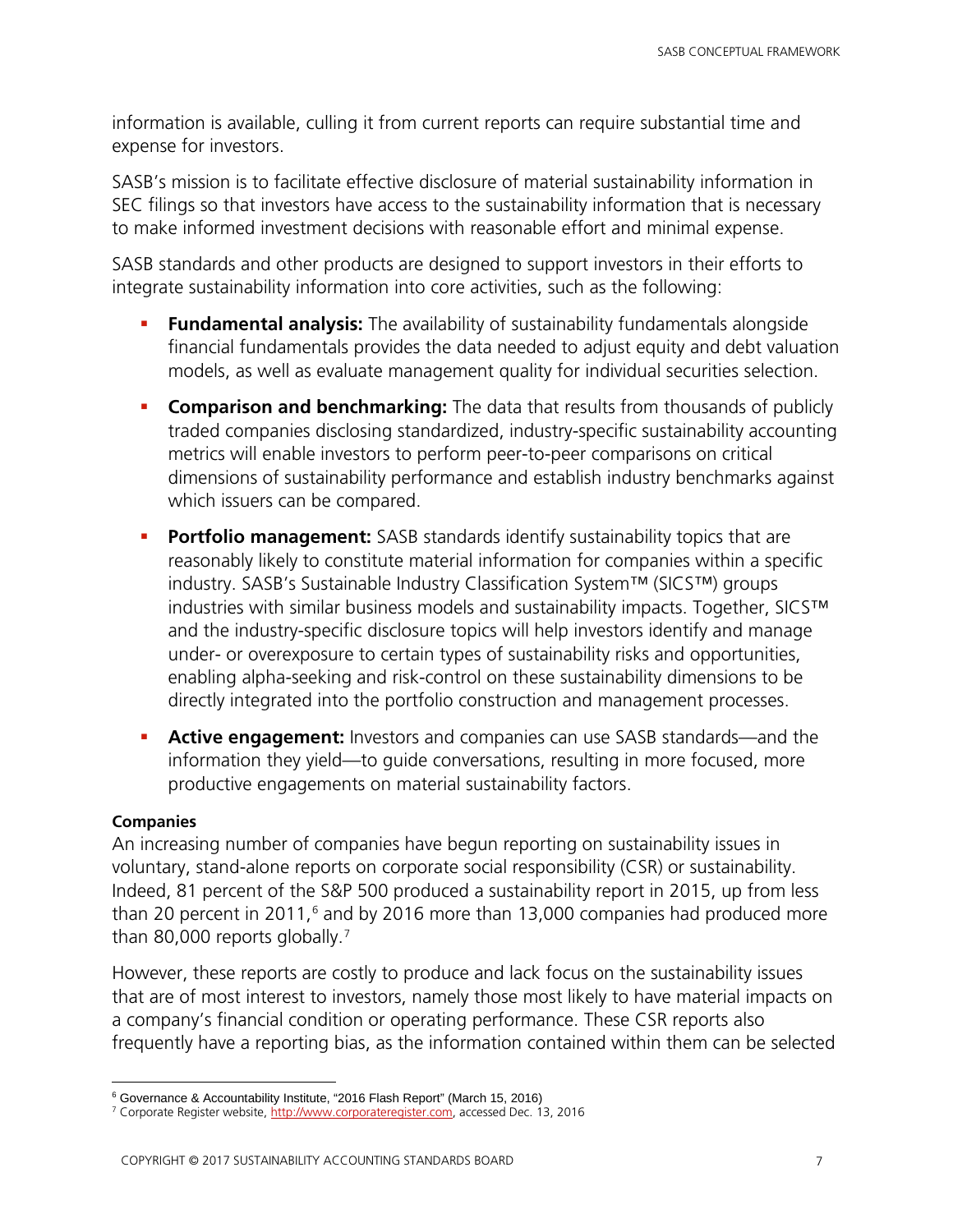for perceptual reasons. As a result, companies also field requests for sustainability information in the form of surveys and questionnaires from investors and ratings agencies, creating an additional significant burden on the issuer with limited benefit to its shareholders. [8](#page-9-1)

By focusing on the subset of sustainability factors that are material to investment decision making, SASB standards yield information that may be useful to a company's management while also providing a cost-effective solution for disclosure to investors. Academic research has shown that such a focus is correlated with outperformance in terms of sales, sales growth, return on assets, and return on equity in addition to improved risk-adjusted shareholder returns.<sup>[9](#page-9-2)</sup> SASB metrics can enhance or be incorporated into companies' performance evaluation systems to promote goal congruence and coordination, communicate expectations, motivate business units, provide feedback to top-level decisionmakers, and inform benchmarking efforts. They can also help managers identify those operations that are falling short of expectations, and to focus their attention on what needs improvement.

#### <span id="page-9-0"></span>**Policymakers**

Regulators, such as the SEC, have a mandate to promote and enforce the effective disclosure of material topics. The results of the SASB's industry-specific research provide these and other policymakers with a better understanding of the sustainability factors that are most likely to have material impacts on companies in each industry, as well as insights into what useful disclosure on these topics looks like. Regulators can use the standards to evaluate filings for both completeness and effectiveness.

In mid-2016, the SEC issued a Concept Release seeking public feedback on ways it could modernize Regulation S-K disclosure requirements to make them more useful for today's investors. The subject of sustainability-related disclosure generated two-thirds of the nonform comment letters submitted in response. Of those, 80 percent called for improved disclosure of sustainability information in SEC filings, with more than two-thirds of those in support of a market standard, such as SASB's, to assist companies in meeting their filing requirements.

 $\overline{a}$ <sup>8</sup> Ann Klee, "Ratings Good for the Environment?" *Environmental Forum* (May/June 2015)

<span id="page-9-2"></span><span id="page-9-1"></span><sup>&</sup>lt;sup>9</sup> Mozaffar Khan, George Serafeim, and Aaron Yoon, "Corporate Sustainability: First Evidence on Materiality," Harvard Business School (March 2015)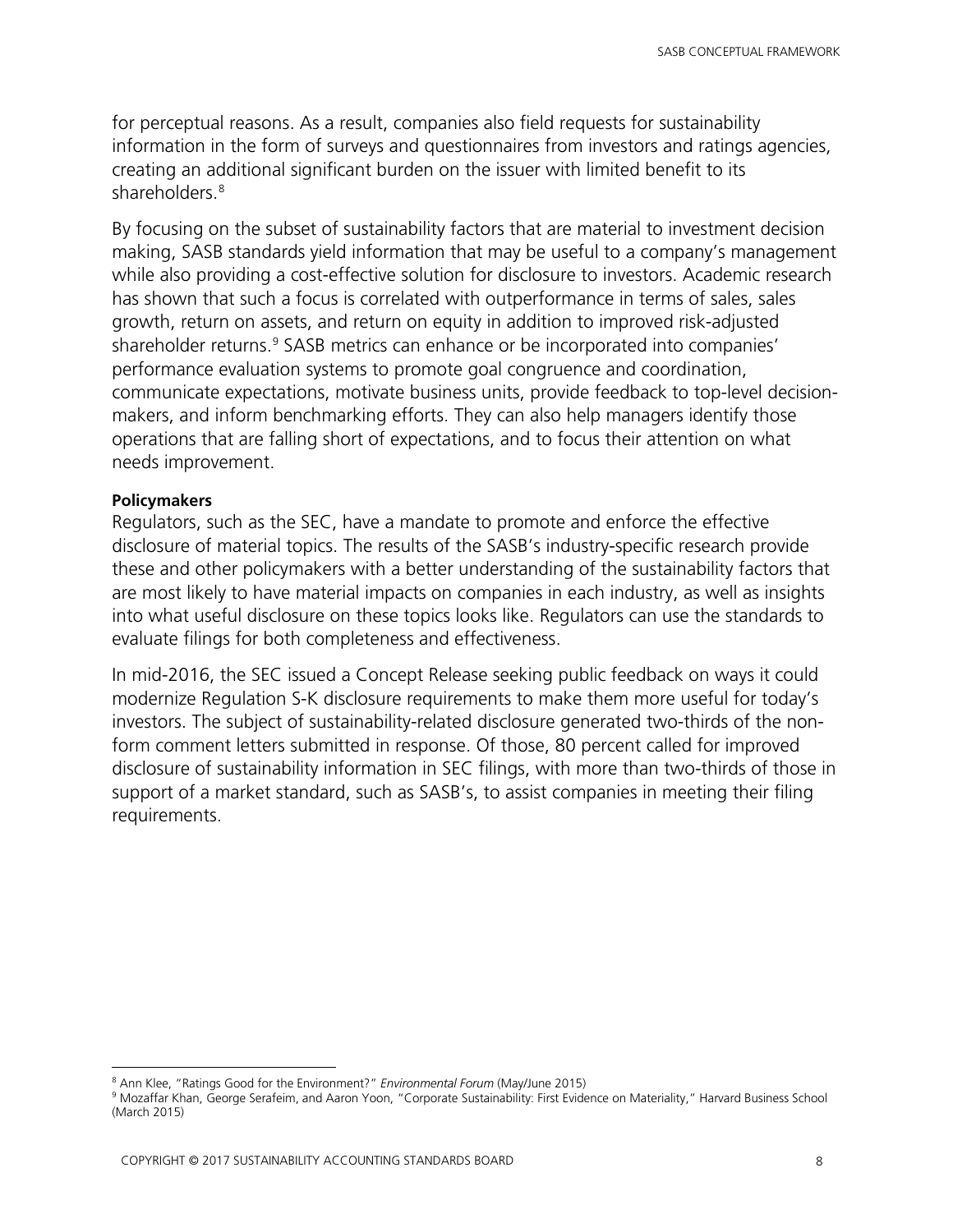# <span id="page-10-0"></span>**2. Core Objectives of the SASB**

SASB is committed to facilitating more effective disclosure of material sustainability information by issuers to investors. This section lays out the core objectives guiding SASB's work as a standards setter. The SASB's due process is designed to produce standards for information that is:

- reasonably likely to be **material**;
- **decision-useful** for companies and their investors; and
- **cost-effective** for corporate issuers.

# <span id="page-10-1"></span>**SASB STANDARDS IDENTIFY INFORMATION THAT IS LIKELY TO BE MATERIAL**

SASB standards address the sustainability topics that are reasonably likely to have material impacts on the financial condition or operating performance of companies in an industry. *SASB recognizes that each company is responsible for determining what information is material and what information should be included in its SEC filings.* In identifying sustainability topics that are reasonably likely to have material impacts, the SASB applies the definition of "materiality" established under the U.S. securities laws.

According to the U.S. Supreme Court, information is material if there is "a substantial likelihood that the disclosure of the omitted fact would have been viewed by the reasonable investor as having significantly altered the 'total mix' of information made available "<sup>[10](#page-10-2)</sup>

A duty to disclose material sustainability information may arise under the requirements of Regulation S-K. Regulation S-K, which sets forth the specific non-financial-statement disclosure requirements associated with Form 10-K and other SEC filings, requires that companies describe known trends, events, and uncertainties that are reasonably likely to have material impacts on their financial condition or operating performance in the Management's Discussion and Analysis of Financial Condition and Results of Operations (MD&A) section of Form 10-K. Corresponding requirements exist for Forms 20-F and 40-F.

The MD&A requirement calls for companies to provide investors and other users with material information that is necessary to form an understanding of the company's financial condition and operating performance, as well as its prospects for the future.<sup>[11](#page-10-3)</sup> The SEC's interpretive guidance on disclosure requirements related to climate change and cybersecurity highlight the applicability of other Form 10-K sections to sustainability-related disclosure, namely the description of business (§229.101), and risk factors

 $\overline{a}$ <sup>10</sup> TSC Industries v. Northway, Inc., 426 U.S. 438, 449 (1976)

<span id="page-10-3"></span><span id="page-10-2"></span><sup>11</sup> SEC, FR-72, Commission Guidance Regarding Management's Discussion and Analysis of Financial Condition and Results of Operations (December 2003)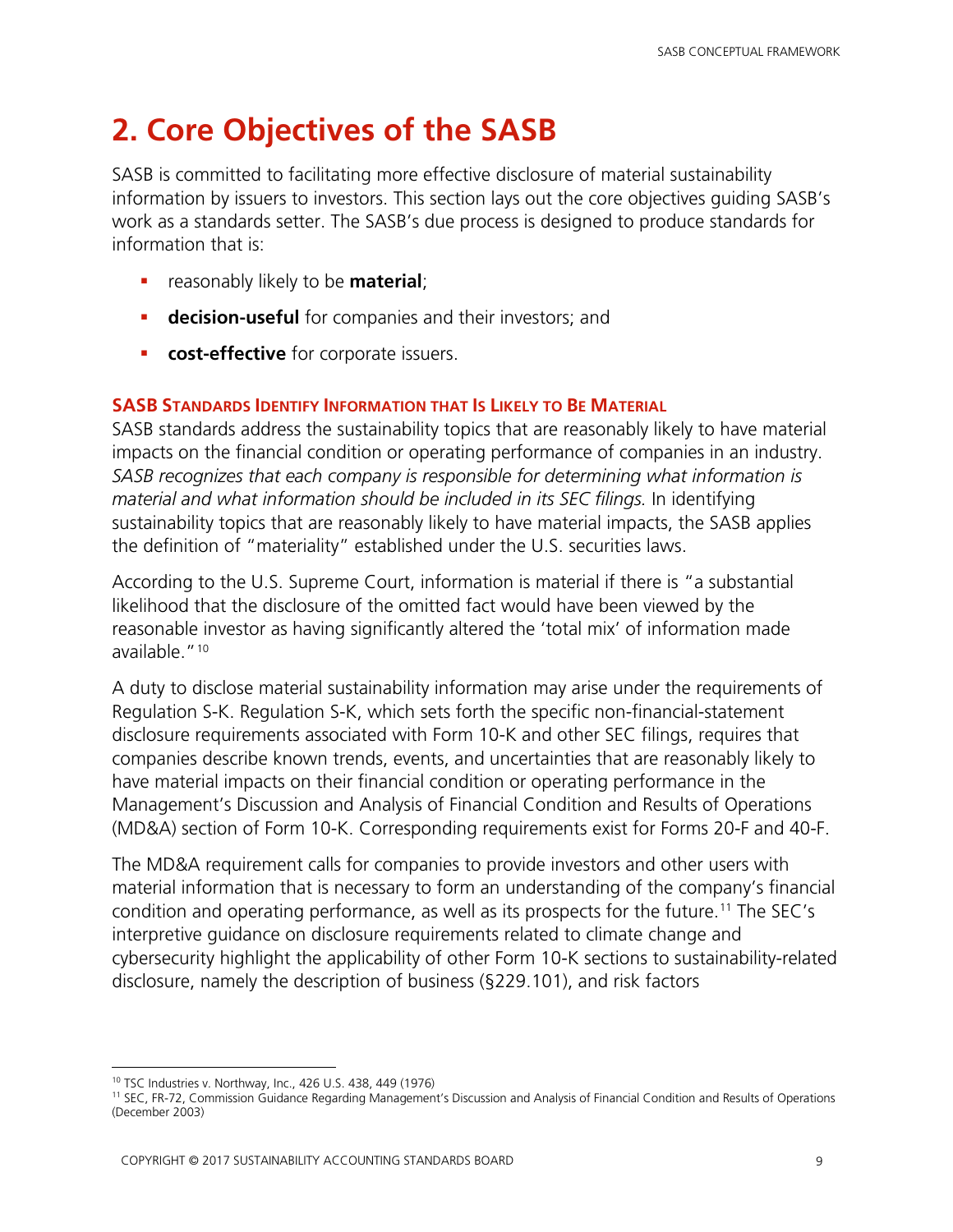$(S229.503(c))$ .<sup>[12](#page-11-1),[13](#page-11-2)</sup> It further reminds registrants that they are required to disclose, in addition to the information expressly required by regulation, "such further material information, if any, as may be necessary to make the required statements, in light of the circumstances under which they are made, not misleading."[14](#page-11-3) In accordance with these requirements, SASB standards help issuers identify and report on sustainability topics that, substantiated by evidence, constitute known trends, events, and uncertainties that are reasonably likely to have material impacts on companies in an industry.

#### <span id="page-11-0"></span>**SASB STANDARDS YIELD DECISION-USEFUL INFORMATION**

SASB standards provide investors with decision-useful information on the sustainability issues that are reasonably likely to materially affect near-, medium-, or long-term business value. The decision-usefulness of sustainability information is enhanced when it is representationally fair, useful, applicable, comparable, complete, verifiable, aligned, neutral, and distributive. (See Page 19.)

For each topic identified in an industry, the SASB selects or develops decision-useful accounting metrics to account for company performance on the topic. Accounting metrics address sustainability impacts, as well as opportunities for innovation. Taken together, they characterize a company's positioning with respect to sustainability issues and the potential for long-term value creation.

Public disclosure using SASB sustainability accounting standards facilitates:

- **Peer-to-peer comparison and benchmarking of corporate performance on key** sustainability issues;
- **More focused efforts by companies to manage risk and improve performance on** key sustainability issues;
- A comprehensive view of material sustainability risks and opportunities for investors;
- **Integrated presentation of financial statements and material sustainability** information, allowing investors to better understand performance in context;
- **Public access to regularly reported sustainability data via SEC filings and the SEC** EDGAR database; and
- Sustainability information that is reliable, trustworthy, and verifiable.

 $\overline{a}$ 

<sup>&</sup>lt;sup>12</sup> SEC, Commission Guidance Regarding Disclosure Related to Climate Change (February 2010)

<span id="page-11-2"></span><span id="page-11-1"></span><sup>&</sup>lt;sup>13</sup> CF Disclosure Guidance: Topic No. 2 Division of Corporation Finance guidance regarding disclosure obligations relating to cybersecurity risks and cyber incidents (October 2011)

<span id="page-11-3"></span><sup>14</sup> 17 C.F.R. §230.408 and §240.12b-20, Additional information.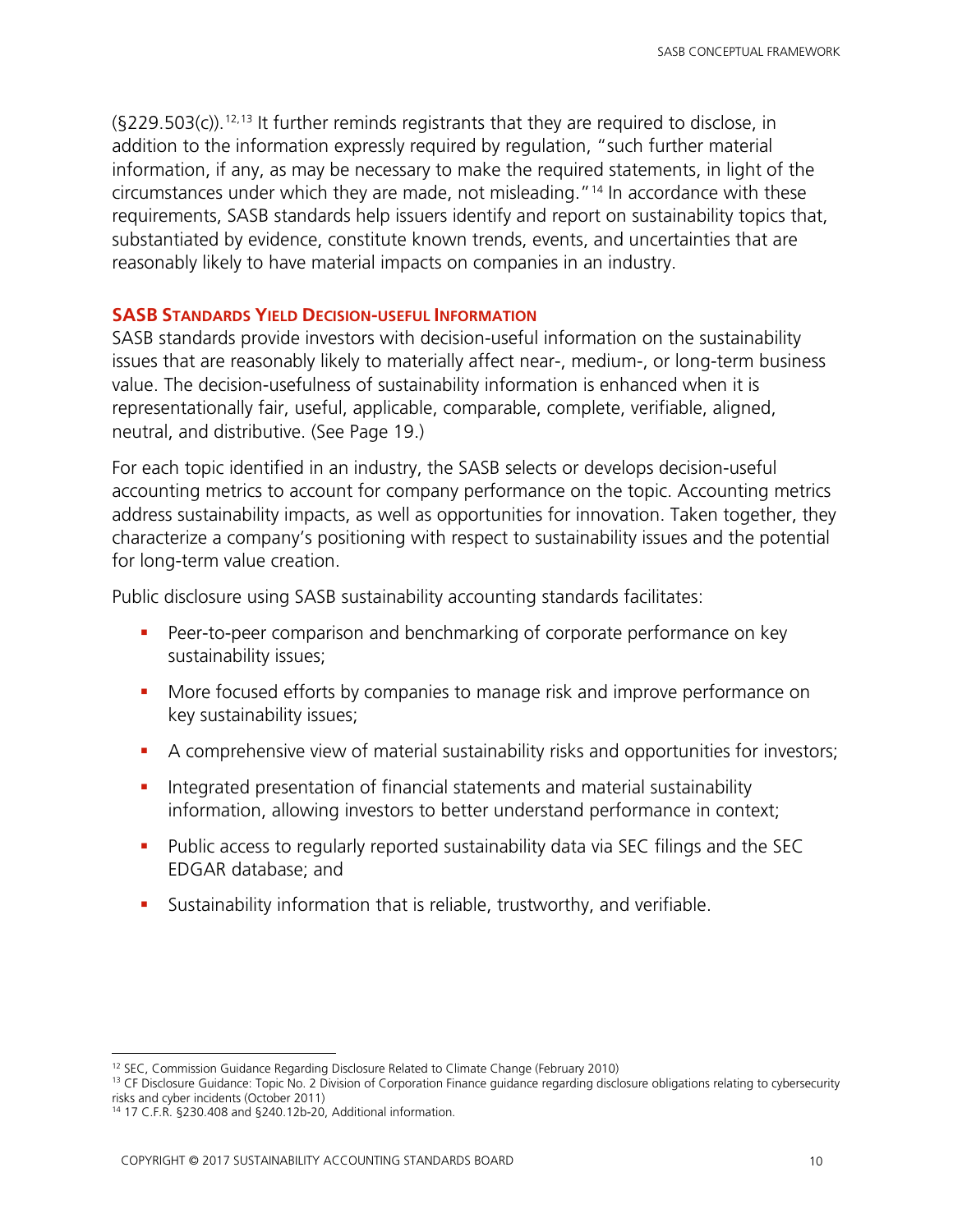### <span id="page-12-0"></span>**SASB STANDARDS ARE COST-EFFECTIVE FOR CORPORATE ISSUERS**

SASB standards are designed to provide a cost-effective way for companies to disclose material, decision-useful sustainability information to investors. The SASB achieves this objective in two key ways:

- **1.** Because they focus on only those sustainability issues that are reasonably likely to have material impacts, SASB standards identify the minimum set of topics for consideration in each industry, the majority of which are already addressed in SEC filings by many public companies in some fashion. [15](#page-12-1)
- **2.** A significant percentage of the metrics in SASB standards are aligned with initiatives already in use. As part of its standards-setting process, the SASB identifies and documents existing metrics and practices used to account for performance on each disclosure topic. When possible, the SASB harmonizes its standards with existing metrics, definitions, frameworks, and management disclosure formats, both industry-specific and general, thereby minimizing the corporate reporting burden. The SASB currently references standards and metrics from over 200 organizations such as CDP, EPA, OSHA, GRI, IPIECA, and many others.

Use of SASB metrics may also mitigate the need for the costly and time-consuming questionnaires that investors, analysts, and ratings groups frequently use to obtain sustainability information.

<span id="page-12-1"></span> $\overline{a}$ <sup>15</sup> SASB, *The State of Disclosure 2016* (December 1, 2016); SASB research shows that 69 percent of industry-leading companies currently disclose information in SEC filings on at least three-quarters of the sustainability topics included in their industry standard, and 38 percent provide disclosure on every SASB topic. However, of those disclosures, only 24 percent include metrics while 53 percent use boilerplate language.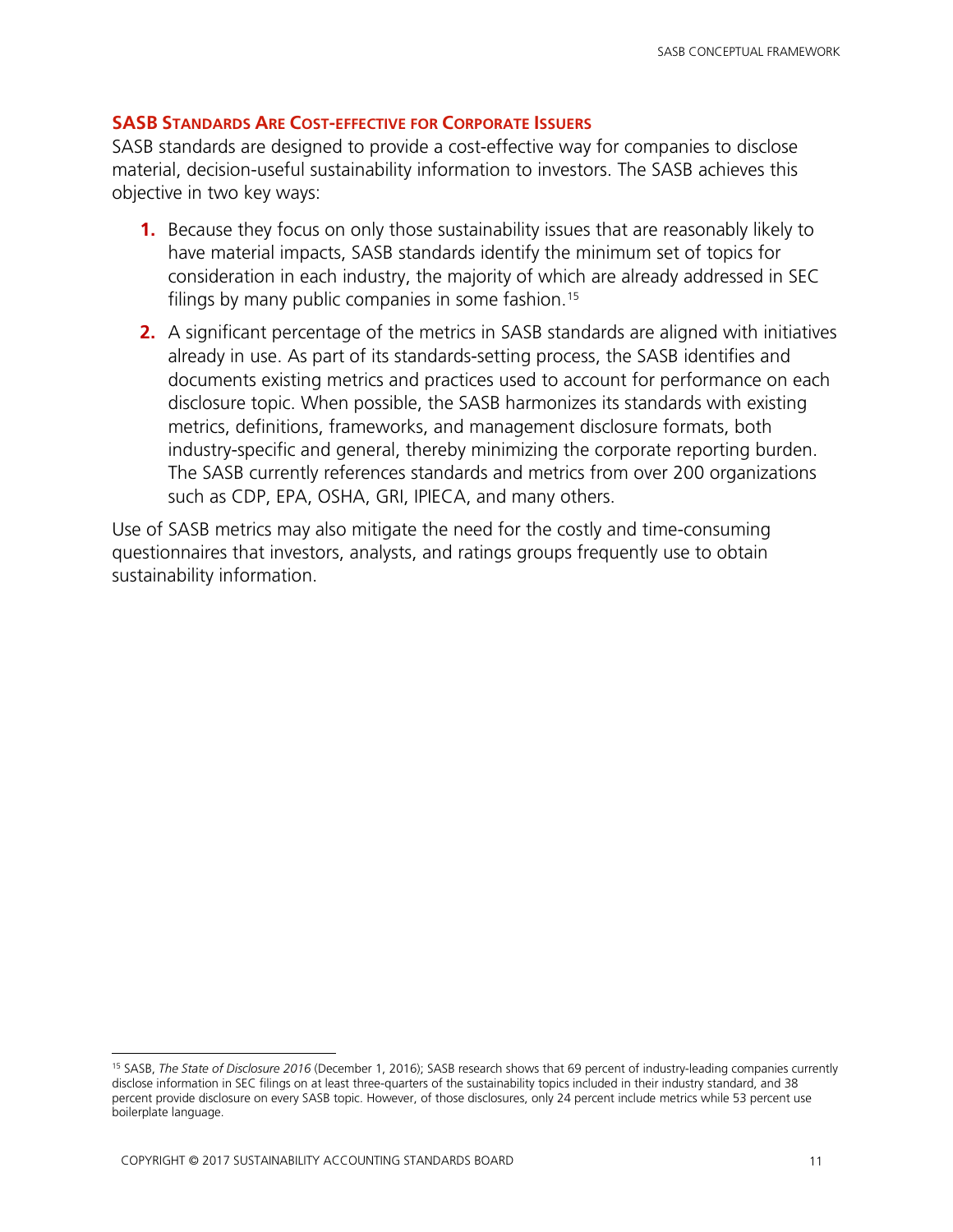# <span id="page-13-0"></span>**3. Fundamental Tenets of the SASB Approach to Standards-Setting**

The SASB takes a systematic approach to its standards-setting activities to ensure that its standards identify industry-specific sustainability factors that are likely to have material impacts, while also providing disclosure guidance that is cost-effective for issuers and decision-useful for investors. To achieve these objectives, SASB standards are:

- **Exidence-Based**
- Market-Informed
- **Industry-Specific**

# <span id="page-13-1"></span>**EVIDENCE-BASED**

The SASB takes an evidence-based approach to assess whether sustainability topics are likely to be of interest to the reasonable investor, and whether they are reasonably likely to have material impacts on the financial condition or operating performance of the company. In doing so, this approach considers evidence of interest to investors and evidence of financial impact. In analyzing sustainability topics, the SASB looks for the presence of both types of evidence, identifying topics that might be of interest to the reasonable investor and assessing their potential for financial impact.

This method enables a relative prioritization of sustainability topics relevant to investors and suitable for inclusion in companies' SEC filings; it is an indication that a disclosure standard is warranted, but it is not a determination of materiality. This process allows for an understanding of which issues are important to address in standards setting. It also ensures that SASB standards are kept to a minimum set of topics that are reasonably likely to constitute material information.

It is important to note that SASB analysts seek evidence of interest and financial impact for sustainability disclosure topics, while the metrics in SASB standards together characterize performance on a particular topic. In other words, the SASB assesses the likely materiality of sustainability issues at the level of disclosure topics and not metrics.

# <span id="page-13-2"></span>**Evidence of Interest to a Reasonable Investor**

The SASB assesses the likely materiality of sustainability topics in part by looking at evidence of interest from the perspective of a reasonable investor.

Evidence of interest to a reasonable investor is assessed along five factors:

**1. Financial Impacts & Risk:** This factor assesses the likelihood that corporate performance on the topic will have a direct and measurable impact on near- or medium-term financial performance.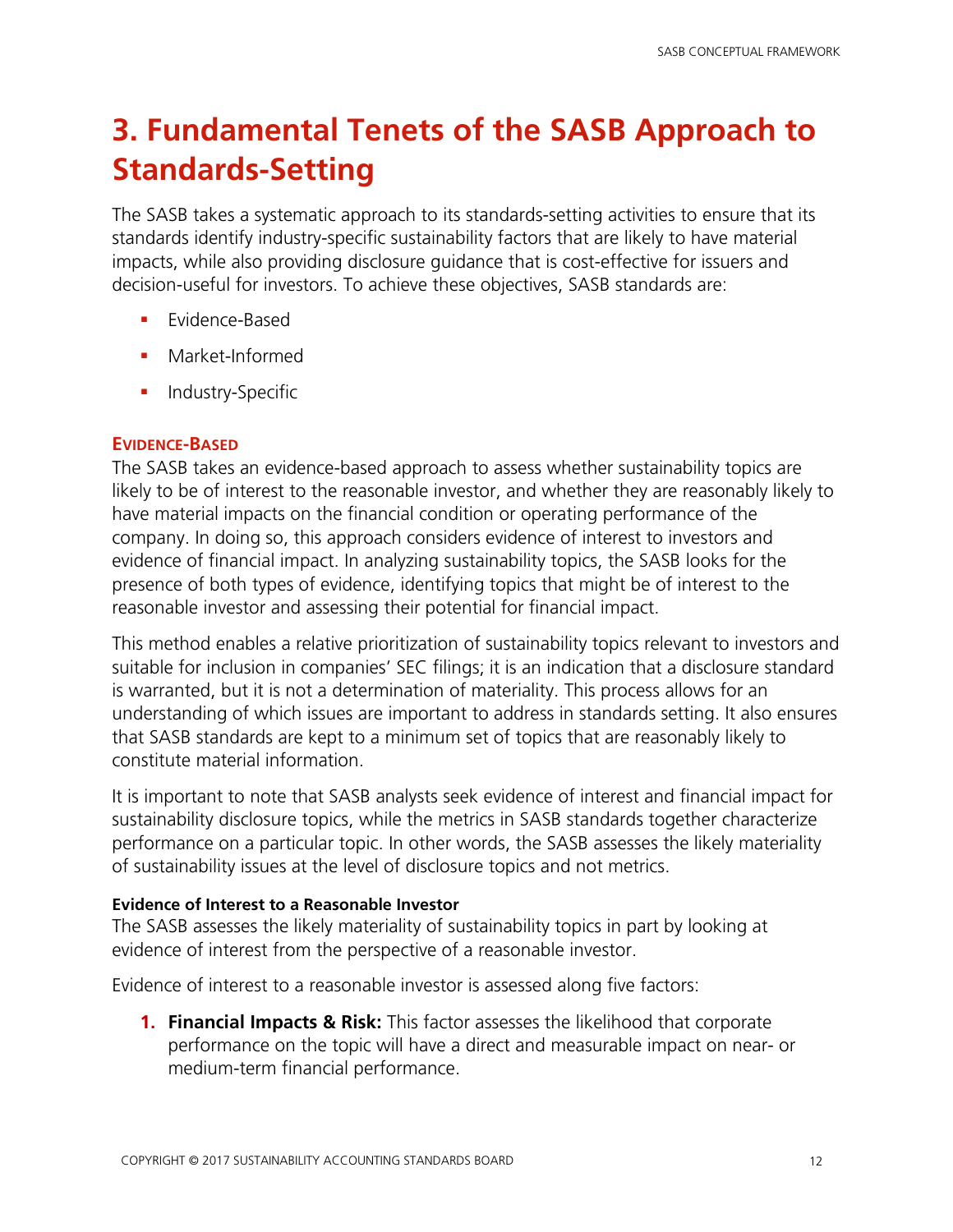- **2. Legal, Regulatory & Policy Drivers:** Existing, changing, or emerging regulation may influence company actions and affect financial performance by forcing the internalization of certain costs associated with compliance and/or by creating upside opportunity associated with new products, markets, or business models that become viable under a different regulatory regime.
- **3. Industry Norms & Competitive Drivers:** Peer actions and disclosure on industry issues may create investor pressure for higher standards of performance related to the management and disclosure of certain sustainability topics.
- **4. Stakeholder Concerns & Social Trends:** Stakeholders may raise concerns that could influence medium- or long-term financial or operating performance (or create acute short-term financial impacts) through loss of license to operate, reputational damage, changes in customer demand, and disruptions to business viability.
- **5. Opportunities for Innovation:** New products and business models to address industry sustainability challenges can drive market expansion or potentially create a disruptive change that provides new sources of competitive advantage. Financial impacts and risks associated with these innovations may be of interest to investors.

#### <span id="page-14-0"></span>**Evidence of Financial Impact**

The SASB assesses the actual or potential impact of sustainability issues on the financial condition or operating performance of companies. The SASB considers whether management (or mismanagement) of the topic has the potential to materially affect the valuation of a company or its operational or financial performance.

The SASB conducts extensive research to identify evidence of financial impact associated with sustainability issues, and relies on robust and diverse sources of credible evidence that support different types of financial impacts. The SASB primarily analyzes two types of information: (i) industry-level and (ii) company-specific.

Industry-level information provides the financial and regulatory context in which companies in that industry operate, as well as context on how the industry as a whole is affected by, or impacts, sustainability issues (e.g., large contributors to greenhouse gases, industries with high injury or fatality rates, average industry costs associated with energy consumption, etc.). This information is drawn from credible sources such as databases of U.S. government agencies (environmental, safety data), industry research products, academic studies, and financial publications, among others. The SASB conducts additional analysis of data where necessary to assess industry performance relative to other industries and over time.

Company-specific information provides tangible examples of actual or potential impact on company valuation or financial performance resulting from sustainability issues (e.g., large or frequent fines faced by companies, cost savings through implementation of energy efficiency measures, and reputational and market damage from customer or stakeholder action). This information is derived from company reporting through sustainability reports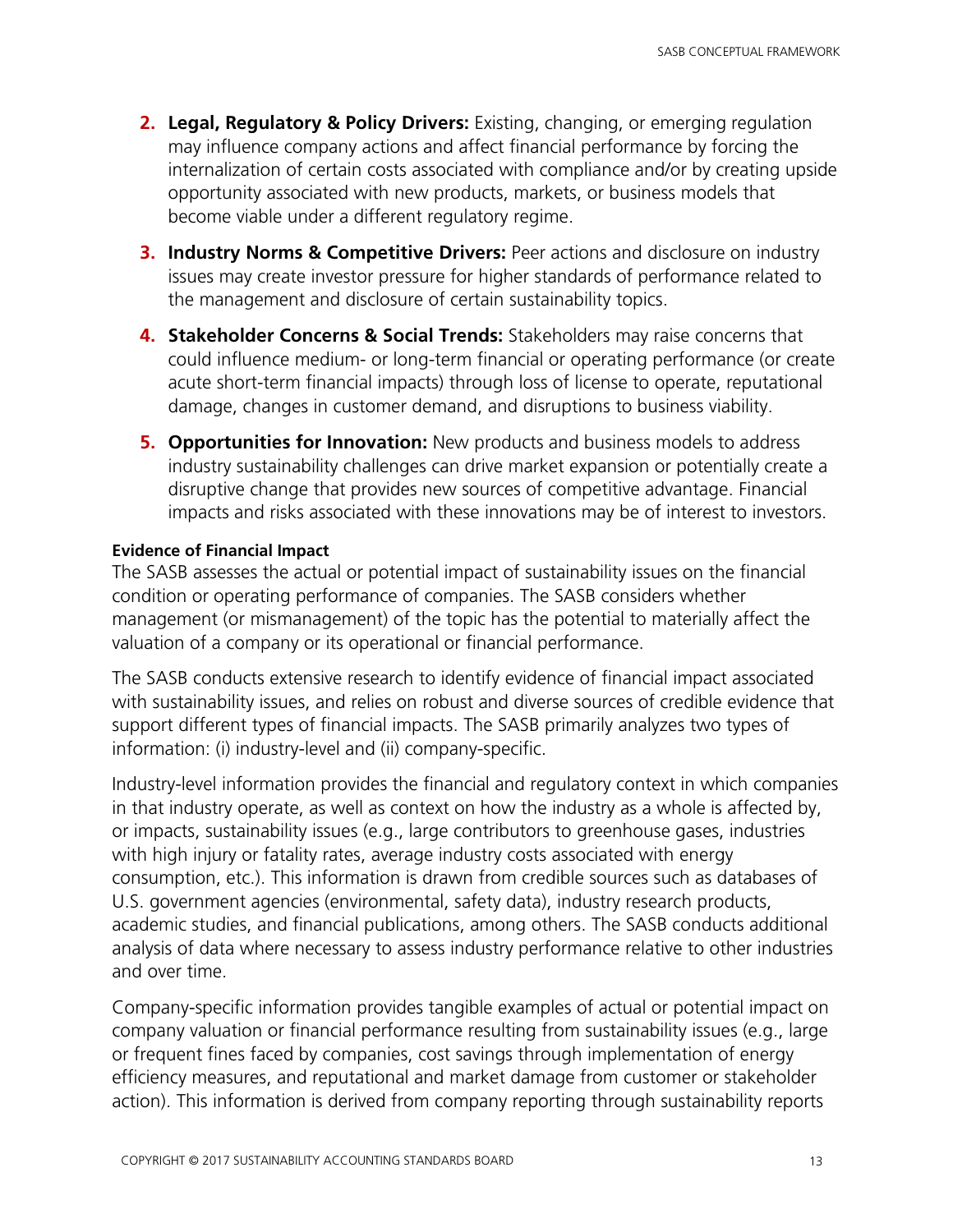and websites, as well as regulatory filings, news media, and case studies from NGOs and research organizations, among others.

Taken together, this information provides an overall picture of whether the management or mismanagement of the topic has the potential to affect the valuation or operational and financial performance of most companies in an industry. As far as possible, in order to ensure that the disclosure topics identified are relevant for an industry over time, the SASB evaluates evidence based on the underlying industry structure, regulatory environment, and financial drivers of an industry, and by focusing on long-term trends rather than anecdotal impacts from a specific corporation. This research is supplemented by evaluating the current state of affairs in an industry or sector, to ensure emerging sustainability topics are included in the standards as they become relevant.

In conducting its research, the SASB identifies specific types of financial impacts, namely revenues and costs, assets and liabilities, and/or the cost of capital.

- **Revenue/Costs:** Projected revenue, earnings, market share, and/or pricing power can be impacted by material sustainability factors. Costs can be impacted by operational efficiency (i.e., energy, labor, supply chain), by investments needed for compliance with sustainability-related regulation, or through the availability or price of raw materials or other inputs for production.
- **Assets/Liabilities:** Sustainability factors can affect both tangible assets and intangible assets. For example, water scarcity can impair agricultural and grazing land as well as nearby processing facilities, while labor and community relations can impact brand value. Liabilities can also be impacted by weather-related events, while litigation and regulatory actions related to sustainability issues can create contingent liabilities.
- **Cost of Capital/Risk Profile:** A company's financial condition and market valuation can be impacted by sustainability factors through increases to its cost of capital or limitations on its access to capital. Better disclosure enables a more complete understanding of exposure to risk and more accurate pricing of risk associated with volatile performance and/or industries with an unstable outlook.

The financial impact of sustainability issues can be actual or potential, positive or negative (i.e., risks or opportunities), chronic or acute, and priced or unpriced. Actual impacts, for example, might materialize in the form of existing regulation requiring capital expenditures or current shifts in consumer demand. Potential impacts may arise from pending regulation on sustainability issues or from threats of competition for market share or capital. Acute impacts may result from a catastrophic event such as an unplanned environmental discharge or breach of customer privacy or safety. Acute impacts affect price in the short term and are often predicated by poor records of managing these types of risks when compared to industry norms. Chronic impacts can include the long-term erosion of value associated with an asset that may be stranded in the face of regulation (oil reserves, for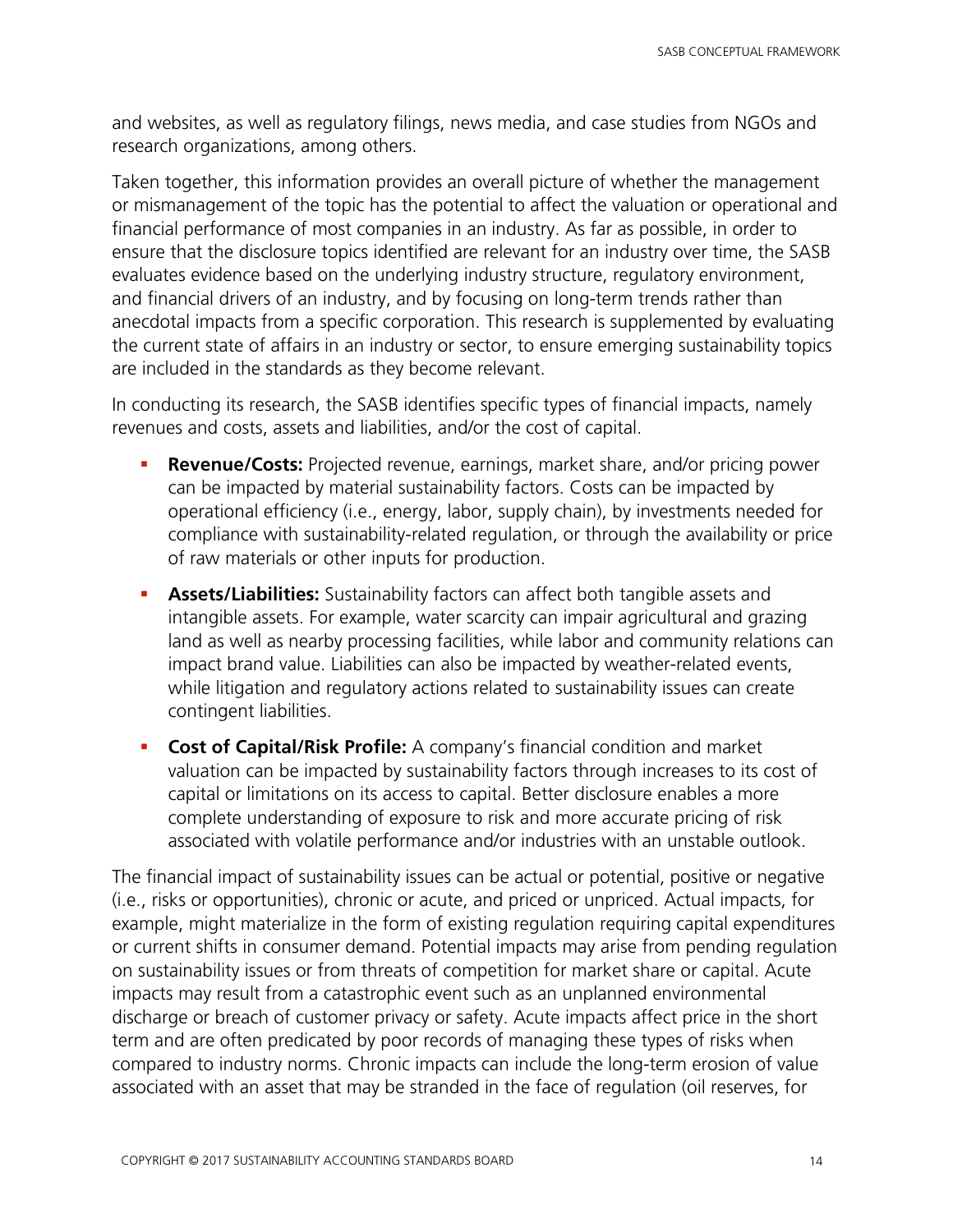example) and/or the threat of divestment from investors. Chronic impacts can also include value creation through improved workforce training or cost savings due to increased operational efficiency. Risks that are priced are generally well disclosed and are better understood by investors. Risks that are unpriced are generally undisclosed or poorly disclosed.

When assessing sustainability issues with the potential for material financial impact, the SASB considers the two-part test that the SEC has established for companies to determine whether known trends, demands, commitments, events, or uncertainties should be disclosed in the MD&A section of Form 10-K: [16](#page-16-1)

*In weighing its duty to disclose information in MD&A, management must make two assessments where a trend, demand, commitment, event or uncertainty is known:* 

- **1.** *Is the known trend, demand, commitment, event or uncertainty likely to come to fruition? If management determines that it is not reasonably likely to occur, no disclosure is required.*
- **2.** *If management cannot make that determination, it must evaluate objectively the consequences of the known trend, demand, commitment, event, or uncertainty on the assumption that it will come to fruition. Disclosure is then required unless management determines that a material effect on the registrant's financial condition or results of operations is not reasonably likely to occur.*

#### <span id="page-16-0"></span>**MARKET-INFORMED**

Although evidence-based research provides a foundation for the SASB's standards-setting process, the outcomes are shaped in large part by feedback from participants in the capital markets—i.e., corporate issuers and mainstream investors. The SASB actively solicits input and carefully weighs all stakeholder perspectives in considering which aspects of a sustainability topic warrant standardized disclosure and in determining how to frame, describe, and measure those aspects for the purposes of standardization. However, although the SASB considers the views of all stakeholders, its determinations are guided by its core objectives to provide the users and providers of financial capital with material, decision-useful, cost-effective disclosures. Further, the evidence basis of the standards, underpinned by the legal basis of materiality in the U.S., provides useful guidance in the face of competing stakeholder inputs.

As part of the SASB's due process, its standards have undergone vetting by industry experts, comprising a balanced group of one-third corporate professionals, one-third investors, and one-third other stakeholders. The SASB aims to consider sustainability topics for standards-setting when consensus among issuers and investors indicates that the topic

<span id="page-16-1"></span> $\overline{a}$ <sup>16</sup> SEC, Management's Discussion and Analysis of Financial Condition and Results of Operations; Certain Investment Company Disclosures, Release No. 33-6835 (May 18, 1989) [54 FR 22427]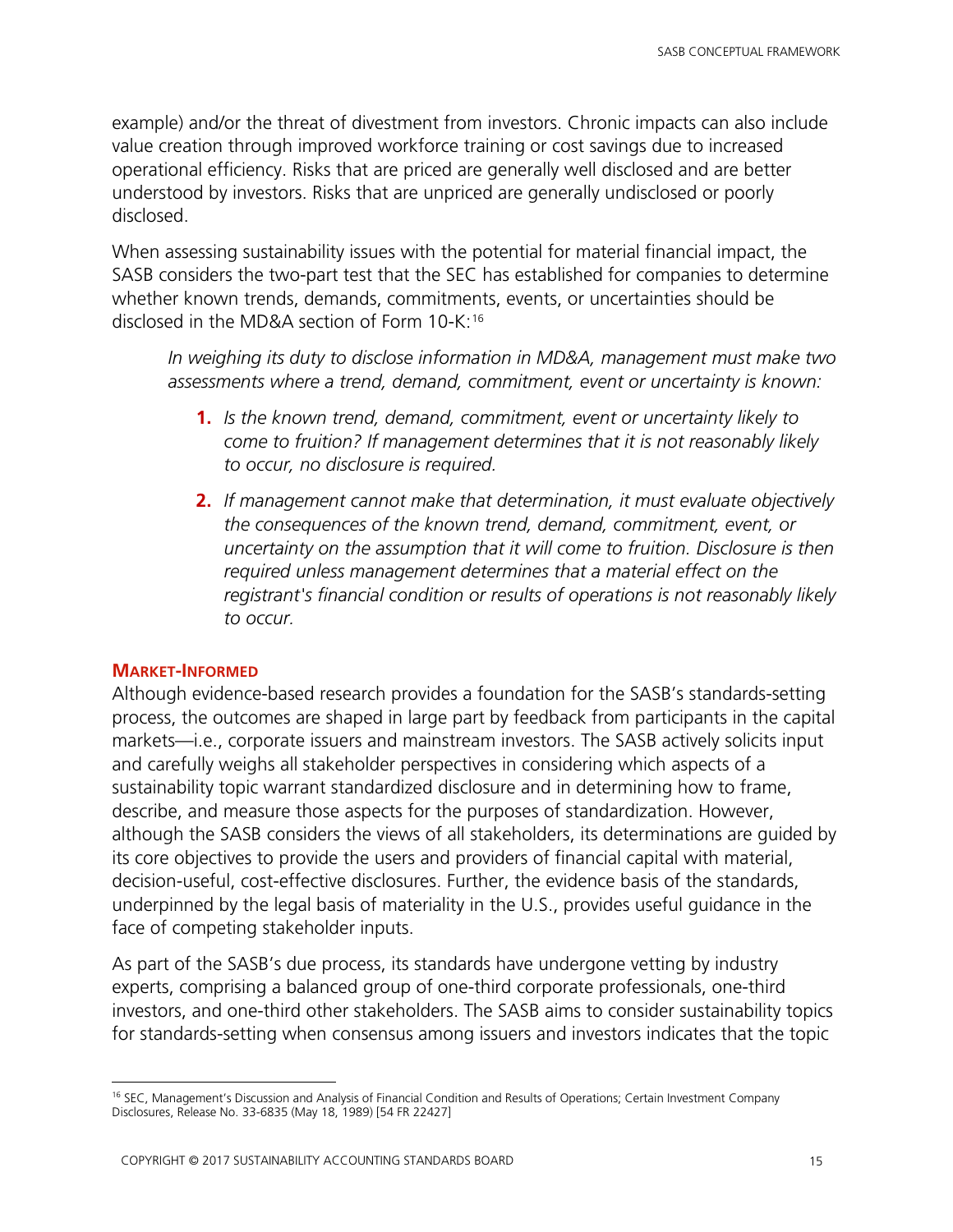is reasonably likely to have a material impact on most companies in the industry. Furthermore, the SASB solicits feedback from industry experts to evaluate how well its proposed metrics meet the criteria outlined in Section 4, and incorporates input as appropriate before issuing new standards or updates to standards.

The SASB's standards ratification and maintenance process is further guided by market feedback in that it is transparent, open to public comments, and governed by the SASB, which comprises experts in standards setting whose deliberations are supported by external sector and technical expertise. (See the accompanying *SASB Rules of Procedure* document for details on governance of the standards-setting process.)

Finally, the SASB engages in ongoing consultation with both issuers and investors to ensure the maintenance of decision-useful, cost-effective standards. As changes occur in an industry's competitive context, in the broader sustainability landscape, or in the interests of the reasonable investor, this bottom-up, market-based approach is key to ensuring that the SASB standards evolve to support market needs.

#### <span id="page-17-0"></span>**INDUSTRY-SPECIFIC**

Analyzing the materiality of sustainability information requires an understanding of the specific impact of business on society and the environment, as well as the impact of sustainability challenges on business. Companies operating in a specific industry are more likely than companies in disparate industries to have similar business models and use resources in similar ways. Therefore, they are likely to have similar sustainability risks and opportunities. The SASB develops sustainability accounting standards at the industry level, focusing on issues that are closely tied to resource use, business models, and other factors at play in the industry. As a result, financial analysts, who also evaluate corporate performance within an industry context, can easily integrate and assess material sustainability factors alongside financial fundamentals.

Traditional industry classification systems present a challenge to SASB's industry focus because they do not always group industries with common sustainability characteristics. In addition, traditional classification systems establish hierarchies and layers of industries based on revenue and other economic variables, providing less visibility—and access to capital—for industries with greater sustainability risks or opportunities but smaller economic footprints.

To address these issues, the SASB developed SICS™, which builds on traditional classification systems (e.g., SIC, GICS, and BICS) and categorizes sectors and industries in accordance with a fundamental view of their business models, their resource intensity and sustainability impacts, and their sustainability innovation potential. SICS™ classification of individual companies can be publicly accessed at [www.sasb.org](http://www.sasb.org/) using company ticker symbols.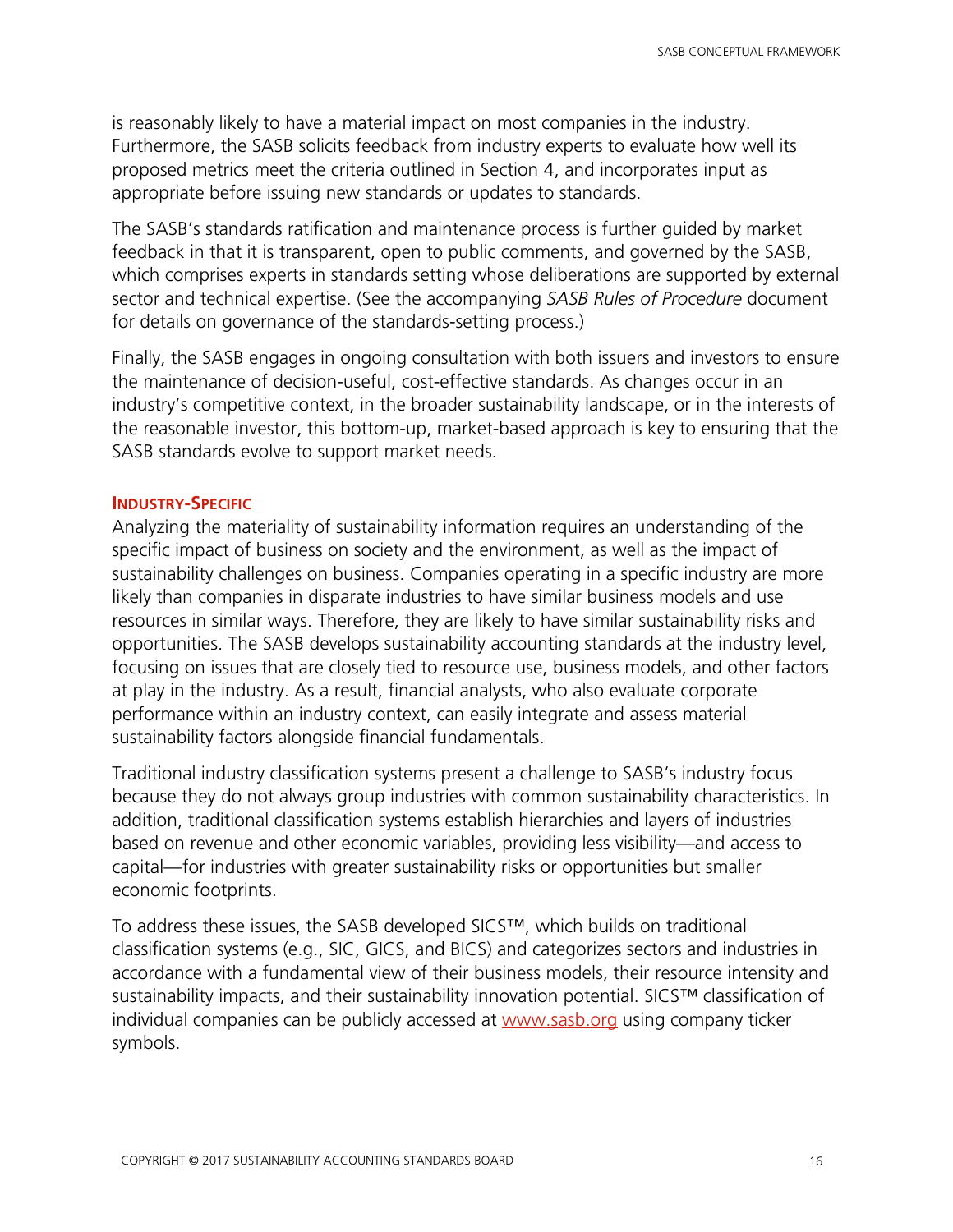#### <span id="page-18-0"></span>**Systemic Sustainability Issues**

Certain prominent sustainability issues, such as climate change, water use, human capital, and political contributions, generate great interest from a variety of parties, including the media, the public, government agencies, nongovernmental organizations, and investors. However, the SASB subjects these issues to the same evidence-based, market-informed approach used for all potential disclosure topics.

Through its industry focus, the SASB systematically assesses the relevance of each topic and the potential for material impacts on companies in each SICS™ industry. This ensures that topics recommended for disclosure are included in the standards based on evidence amassed in an industry context as well as on input from a balanced group of industry experts.

When topics are determined to be reasonably likely to have material impacts in more than one industry, they are referred to as cross-cutting issues. However, from one industry to the next, the SASB may recommend different approaches to the disclosure of information related to these topics. This is because general sustainability topics often have unique impacts on different business models, and analysts may need industry-specific performance metrics to assess risk and/or future outlook. For example, climate risk is present in many industries, but the performance metrics are often unique. In real estate, investors are interested in the vulnerability of assets and the quality of building stock. In health care, event preparedness and business-continuity risk is important, as are changing disease migration patterns. In oil and gas, the carbon intensity of reserves and current emissions are important to assess fundamental and relative risk. The SASB evaluates the best metrics to characterize performance on a topic within an industry context. However, consistent treatment of similar issues and similar accounting metrics across industries is preferred whenever possible to make the system more useful to investors with diversified portfolios.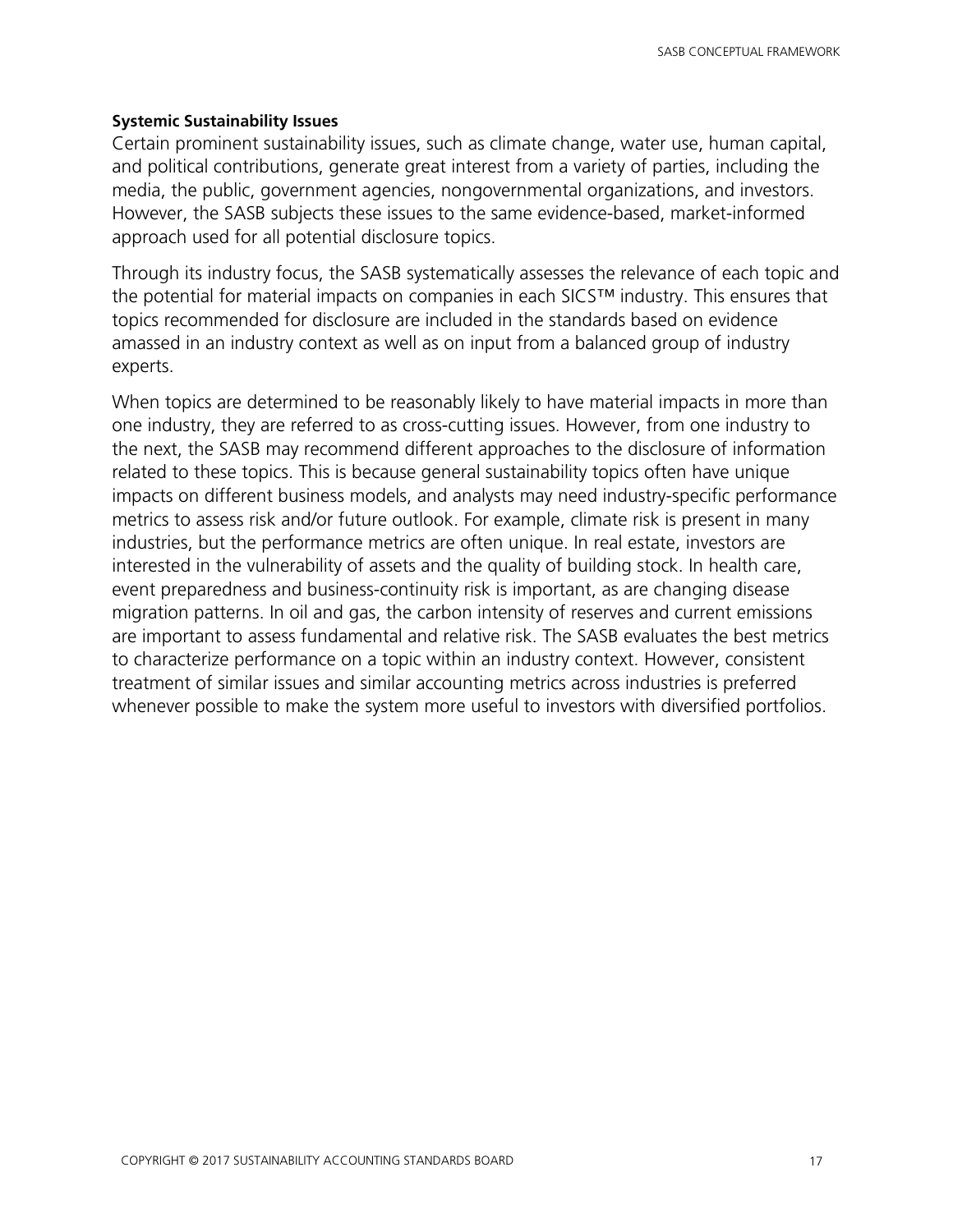# <span id="page-19-0"></span>**4. Guiding Principles and Criteria for Standards Development**

As outlined in Section 3, the SASB's approach to standards development is designed to be evidence-based, to include broad stakeholder participation, and to reflect industry-specific sustainability impacts. As the SASB carries out this work, a set of principles (at the disclosure topic level) and criteria (at the metric level) guide internal decisions and interactions with external stakeholders who are involved in helping the SASB set industry standards. The principles are used in conjunction with the SASB's core objectives (defined in Section 2) to inform the final selection of topics for which standards are developed within an industry. Meanwhile, the criteria are used to rigorously evaluate the quality of the accounting metrics that are proposed for use in describing corporate performance on a topic, ensuring that they facilitate disclosure of information that is material, decisionuseful, and cost-effective.

### <span id="page-19-1"></span>**PRINCIPLES FOR TOPIC SELECTION**

The SASB considers the following set of principles when identifying sustainability topics that warrant an industry standard. Each potential topic is evaluated against these principles before being proposed for inclusion in an industry standard, helping to focus the standards on only the critical sustainability topics that are most likely to require disclosure under Regulation S-K.

- **Potential to affect corporate value.** Through research and stakeholder input, the SASB identifies topics that can or do affect operational and financial performance through three channels of impact: (1) revenues and costs, (2) assets and liabilities, and (3) cost of capital or risk profile.
- **Of interest to investors.** The SASB addresses issues likely to be of interest to investors by assessing whether a topic emerges from the "total mix" of information available through the existence of, or potential for, impacts on five factors: (1) direct financial impacts and risk; (2) legal, regulatory, and policy drivers; (3) industry norms, best practices, and competitive drivers; (4) stakeholder concerns that could lead to financial impacts; and (5) opportunities for innovation.
- **Relevant across an industry.** The SASB addresses topics that are systemic to an industry and/or represent risks and opportunities unique to the industry and which, therefore, are likely to apply to many companies within the industry.
- **Actionable by companies.** The SASB assesses whether broad sustainability trends can be translated into industry-specific topics that are within the control or influence of individual companies.
- **Reflective of stakeholder (investor and issuer) consensus.** The SASB considers whether there is consensus among issuers and investors that each disclosure topic is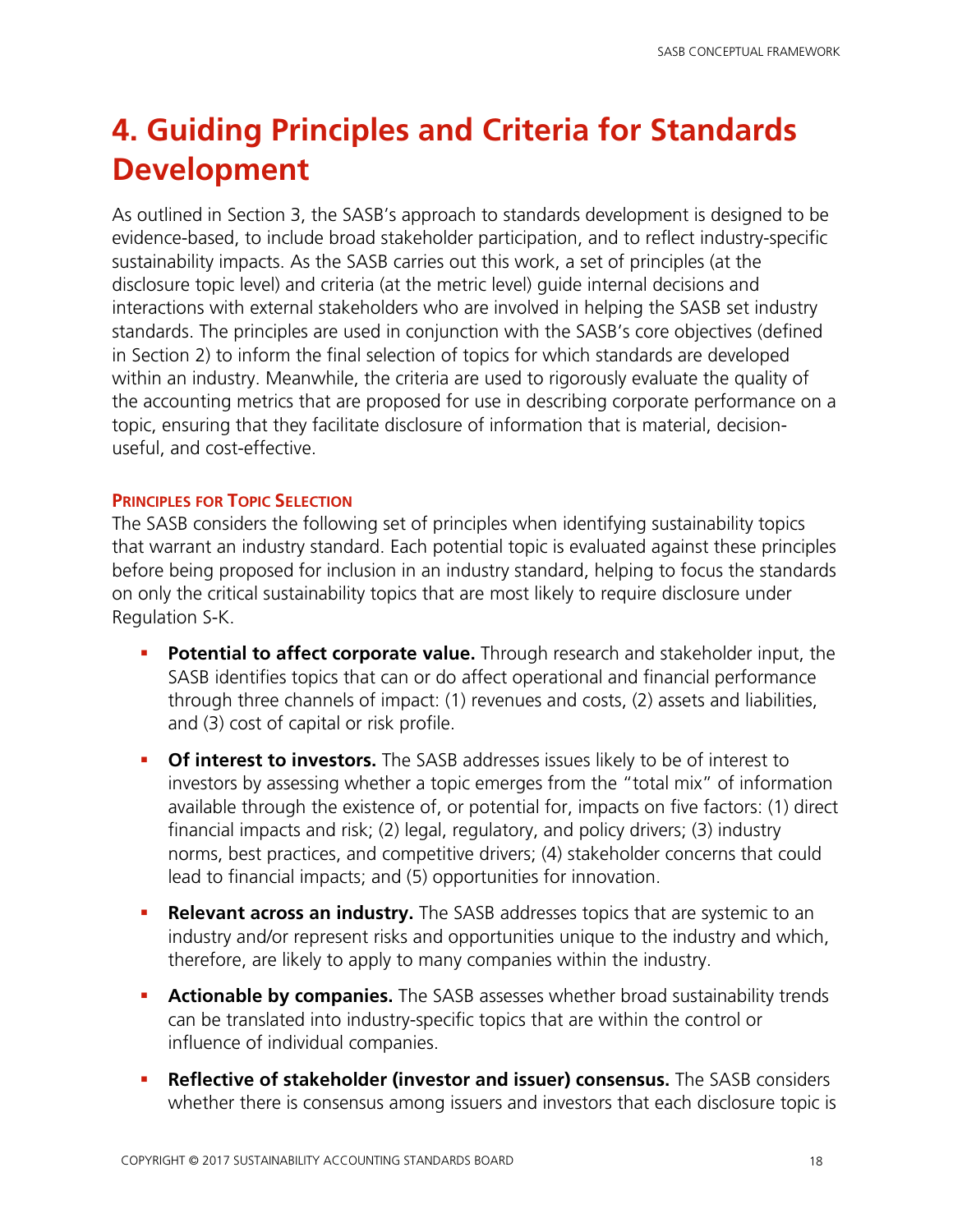reasonably likely to constitute material information for most companies in the industry.[17](#page-20-1)

### <span id="page-20-0"></span>**CRITERIA FOR ACCOUNTING METRICS**

At the level of accounting metrics, the SASB considers the following set of criteria when evaluating potential metrics to measure performance on aspects of each sustainability topic:

- **Fair Representation:** A metric adequately and accurately describes performance related to the aspect of the disclosure topic it is intended to address, or is a proxy for performance on that aspect of the disclosure topic;
- **Useful:** A metric will provide useful information to companies in managing operational performance on the associated topic and to investors in performing financial analysis;
- **Applicable:** Metrics are based on definitions, principles, and methodologies that are applicable to most companies in the industry based on their typical operating context;
- **Comparable:** Metrics will yield primarily (a) quantitative data that allow for peer-topeer benchmarking within the industry and year-on-year benchmarking for an issuer, but also (b) qualitative information that facilitates comparison of disclosure;
- **Complete:** Individually, or as a set, the metrics provide enough data and information to understand and interpret performance associated with all aspects of the sustainability topic;
- **Verifiable:** Metrics are capable of supporting effective internal controls for the purposes of data verification and assurance;
- **Aligned:** Metrics are based on those already in use by issuers or are derived from standards, definitions, and concepts already in use by issuers, governments, industry associations, and others
- **Neutral:** Metrics are free from bias and value judgment on behalf of the SASB, so that they yield an objective disclosure of performance that investors can use regardless of their worldview or outlook; and
- **Distributive:** Metrics are designed to yield a discernable range of data for companies within an industry or across industries allowing users to differentiate performance on the topic or an aspect of the topic.

 $\overline{a}$ 

<span id="page-20-1"></span><sup>&</sup>lt;sup>17</sup> During the SASB's provisional phase of standards-setting, it formed Industry Working Groups composed of a balanced representation of investors, corporate professionals, and other stakeholders. When a topic failed to reach at least 75 percent consensus that it would likely constitute material information and therefore warrant a standard, it was either flagged for further review (if close to 75 percent or respondents expressed significant uncertainty) or not carried forward. On average, more than 82 percent of investors, issuers, and other stakeholders agreed on the likely materiality of the disclosure topics included in the SASB's provisional phase standards. *SASB Rules of Procedure* further describes how market feedback continues to inform the SASB's standards ratification and maintenance process.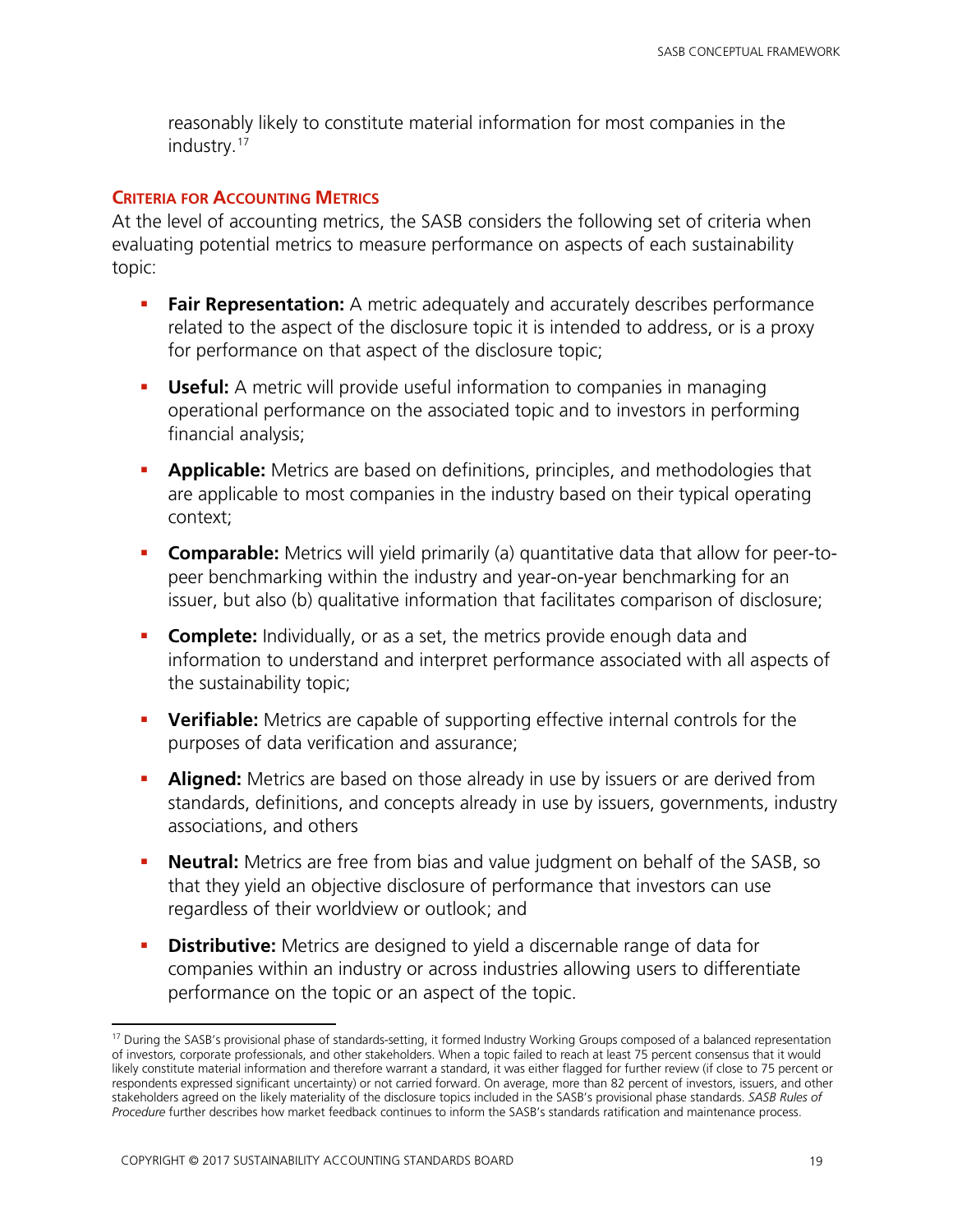# <span id="page-21-0"></span>**5. Elements of Standardized Presentation**

Each SASB standard is presented in a structured manner to ensure consistent application and facilitate cost-effective, decision-useful information. Broadly speaking, SASB standards comprise (1) disclosure guidance; and (2) sustainability accounting standards on sustainability topics for use by U.S. and foreign public companies in their annual filings with the SEC, such as Forms 10-K, 20-F, or 40-F. To the extent relevant, SASB standards may also be applicable to other filings with the SEC, such as Form 10-Q, Form S-1, and Form 8-K.

More specifically, each SASB standard includes the following standardized elements:

# <span id="page-21-1"></span>**GENERAL DISCLOSURE GUIDANCE**

The standard provides general guidance for issuers in using SASB standards, including the scope, reporting format, timing, limitations, and forward-looking statements. The SASB's disclosure guidance identifies sustainability topics at the industry level, which—depending on specific operating context—may constitute material information for a company within that industry. Each company is ultimately responsible for determining what information is material, and what information the company may be required to disclose in its Form 10-K, Form 20-F, or other SEC filings. Therefore, *SASB standards are intended as guidance for companies as they perform their own determinations of materiality and disclosure obligations.*

# <span id="page-21-2"></span>**INDUSTRY DESCRIPTION**

The standard describes the industry that is the subject of the standard, including any assumptions about the business model and industry segments that are included or not included.

# <span id="page-21-3"></span>**TOPIC AND TOPIC DESCRIPTION**

The standard lists and briefly describes how management or mismanagement of the various aspects of the topic may affect value creation.

#### <span id="page-21-4"></span>**SUSTAINABILITY ACCOUNTING METRICS**

The standard provides companies with standardized quantitative—or, in some cases, qualitative—metrics intended to measure performance on each disclosure topic or an aspect of the topic.

Sustainability accounting metrics should be accompanied by a narrative description of any material factors necessary to ensure completeness, accuracy, and comparability of the data reported, where not addressed by the specific accounting metrics, including strategy, competitive positioning, degree of control, performance, and trends over time.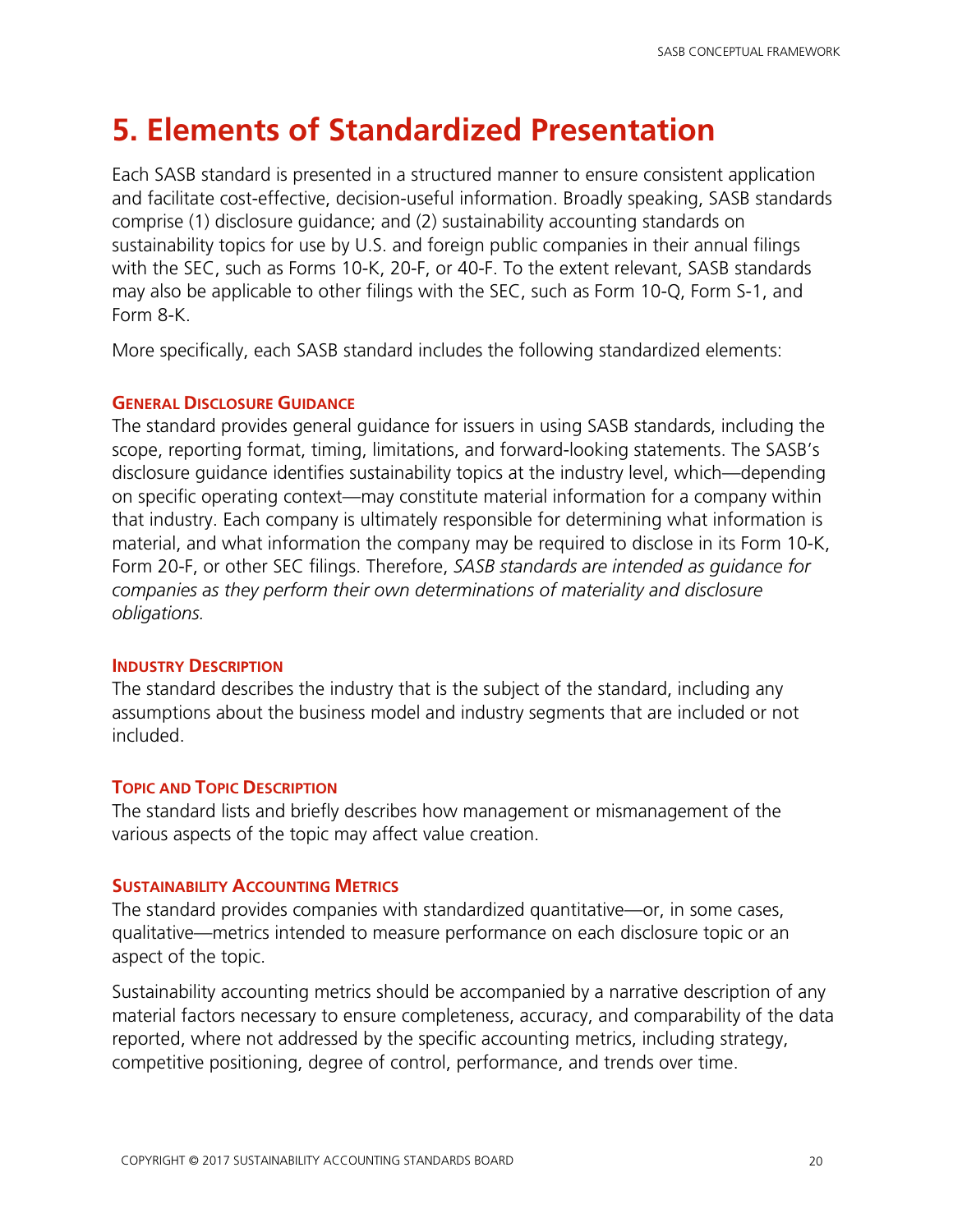# <span id="page-22-0"></span>**TECHNICAL PROTOCOLS**

For each sustainability accounting metric, technical protocols provide guidance on definitions, scope, accounting guidance, compilation, and presentation that may serve as the basis for "suitable criteria," defined by the PCAOB's AT Section 101[18](#page-22-2) as having the following attributes:

- **-** Objectivity: Criteria should be free from bias.
- **Measurability:** Criteria should permit reasonably consistent measurements, qualitative or quantitative, of subject matter.
- **Completeness:** Criteria should be sufficiently complete so that those relevant factors that would alter a conclusion about subject matter are not omitted.
- **Relevance:** Criteria should be relevant to the subject matter.

# <span id="page-22-1"></span>**ACTIVITY METRICS**

The standard includes activity metrics to measure the scale of the issuer's business, providing operational context and facilitating normalization of SASB accounting metrics, which is important for the analysis of related disclosures.

Activity metrics may include high-level business data such as total number of employees, quantity of products produced or services provided, number of facilities, or number of customers. They may also include industry-specific data such as plant capacity utilization (e.g., for specialty chemical companies), number of transactions (e.g., for internet media and services companies), hospital bed days (e.g., for health care delivery companies), or proven and probable reserves (e.g., for oil and gas exploration and production companies).

An issuer's disclosure of these activity metrics should:

- Convey contextual information that would not otherwise be apparent from SASB accounting metrics.
- Be deemed generally useful for investors relying on SASB accounting metrics in performing their own calculations and creating their own ratios.
- Be explained and consistently disclosed from period to period to the extent they continue to be relevant.[19](#page-23-1)

 $\overline{a}$ <sup>18</sup> PCAOB[, AT Section 101](http://pcaobus.org/Standards/Attestation/Pages/AT101.aspx) – Attest Engagements

<span id="page-22-2"></span><sup>19</sup> FASB Business Reporting Research Project, *Improving Business Reporting: Insights into Enhancing Voluntary Disclosures* (January 29, 2001)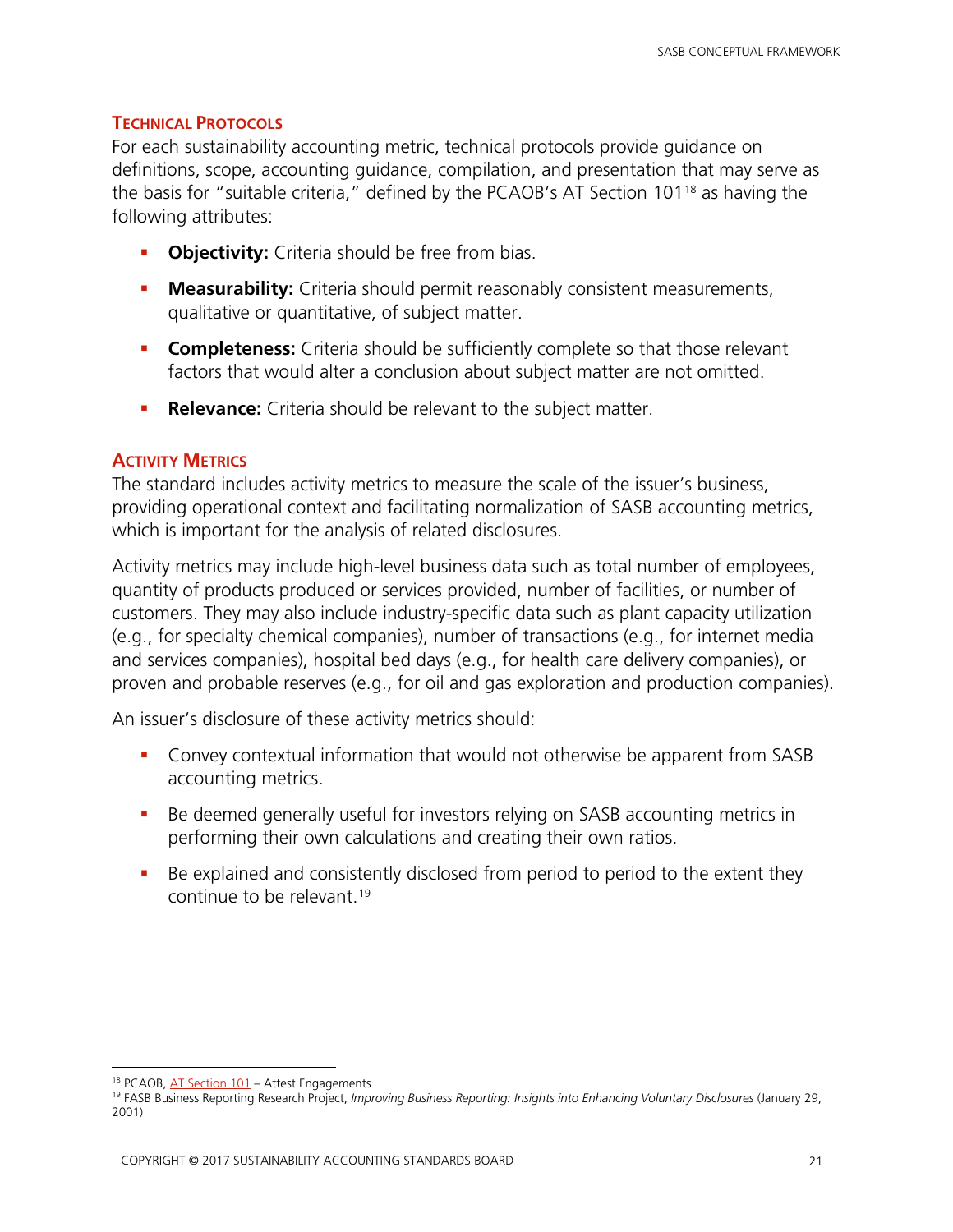# <span id="page-23-0"></span>**Appendix: SASB Sustainable Industry Classification System™ (SICS™)**

Where traditional industry classification systems group companies by sources of revenue, the SASB's approach considers the resource intensity of firms, and groups industries with like sustainability characteristics, including risks and opportunities.

#### **Consumption**

- **Agricultural Products**
- Meat, Poultry & Dairy
- Processed Foods
- Non-Alcoholic Beverages
- Alcoholic Beverages
- **Tobacco**
- Household & Personal Products
- Multiline and Specialty Retailers & Distributors
- Food Retailers & Distributors
- Drug Retailers & Convenience Stores
- E-Commerce
- Apparel, Accessories & Footwear
- **Building Products & Furnishings**
- Appliance Manufacturing
- Toys & Sporting Goods

#### **Financials**

- Commercial Banks
- Investment Banking & Brokerage
- Asset Management & Custody
- **Activities**
- Consumer Finance
- Mortgage Finance
- Security & Commodity Exchanges
- **Insurance**

#### **Health Care**

- Biotechnology
- Pharmaceuticals
- Medical Equipment & Supplies
- **Health Care Delivery**
- **Health Care Distributors**
- Managed Care

#### **Infrastructure**

- **Electric Utilities**
- **Gas Utilities**
- Water Utilities
- Waste Management
- **Engineering & Construction Services**
- Home Builders
- Real Estate Owners, Developers & Investment Trusts
- **Real Estate Services**

#### **Non-Renewable Resources**

- Oil & Gas Exploration & Production
- Oil & Gas Midstream
- Oil & Gas Refining & Marketing
- <span id="page-23-1"></span>▪ Oil & Gas – Services
- Coal Operations
- Iron & Steel Producers
- Metals & Mining
- **Construction Materials**

#### **Renewable Resources & Alternative Energy**

- **Biofuels**
- Solar Energy
- **Wind Energy**
- Fuel Cells & Industrial Batteries
- Forestry & Logging
- Pulp & Paper Products

#### **Resource Transformation**

- **Chemicals**
- Aerospace & Defense
- Electrical & Electronic Equipment
- Industrial Machinery & Goods
- Containers & Packaging

#### **Services**

- **Education** 
	- Professional Services
	- Hotels & Lodging
	- Casinos & Gaming
- **Restaurants**
- **Leisure Facilities**
- **Cruise Lines**
- Advertising & Marketing
- Media Production & Distribution
- Cable & Satellite

#### **Technology & Communications**

- Electronic Manufacturing Services & Original Design Manufacturing
- Software & IT Services
- **Hardware**
- Semiconductors
- **Telecommunications**
- Internet Media & Services

#### **Transportation**

- **Automobiles**
- **Auto Parts**
- Car Rental & Leasing
- **Airlines**
- Air Freight & Logistics
- Marine Transportation
- **Rail Transportation**
- **Road Transportation**